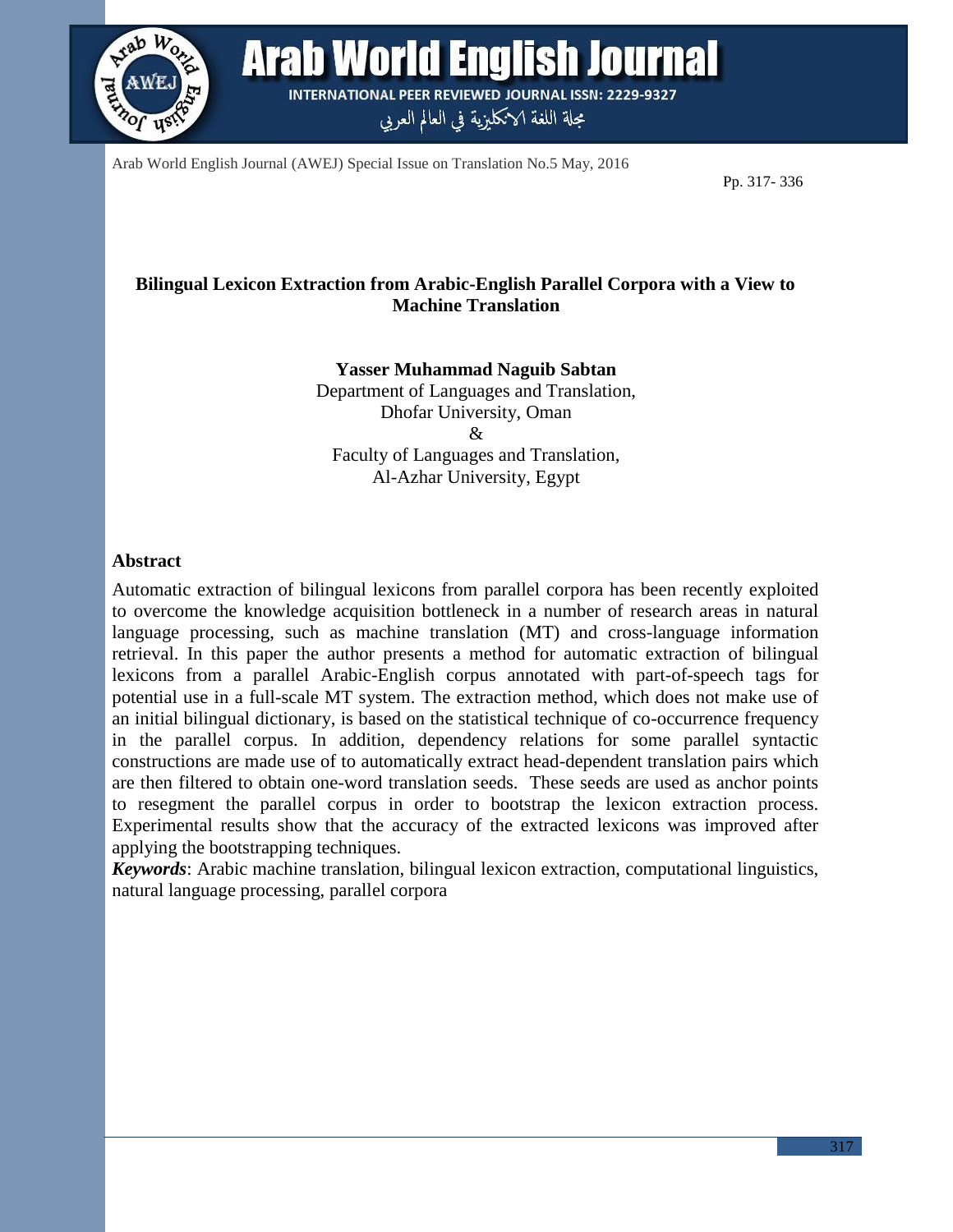## **1. Introduction**

The compilation of bilingual lexicons is a major bottleneck in computational linguistics (Fišer & Ljubešić, 2011). That is why a number of research attempts have been carried out recently to automatically extract such lexicons which are required by most cross-lingual natural language processing (NLP) applications. Most of such attempts depend on parallel texts (or corpora) as useful resources for automatically extracting word correspondences between the two languages concerned. Parallel corpora are a key resource as training data for statistical machine translation, and for building or extending bilingual lexicons and terminologies. A parallel corpus is a bilingual corpus consisting of a pair of texts, where one is a translation of the other. In this regard, different researchers have used various techniques, using either purely statistical methods (Brown et al. 1990; Gale & Church, 1991) or a combination of both statistical and linguistic information (Dagan et al. 1991; Kumano & Hirakawa, 1994).

Generally speaking, most approaches to target word selection focus on the word cooccurrence frequencies in the parallel corpus (Gale & Church, 1991; Melamed, 1995; Kaji & Aizono, 1996). Word co-occurrence can be defined in various ways. The most common way is to have an equal number of sentence-aligned segments in the parallel text so that each pair of the source language (SL) and target language (TL) segments are translations of each other. Then, researchers begin to count the number of times that word types in one half of the parallel text co-occur with word types in the other half (Melamed, 2000).

This paper describes the design and development of a method for automatic extraction of bilingual lexicons of open-class words from an Arabic-English parallel corpus. The linguistic resources that are used to annotate the parallel corpus include part-of-speech (POS) tags, using an Arabic tagger (Ramsay & Sabtan, 2009) which was built without using a lexicon and an English tagger (described in Sabtan, 2011) that was also built using the same lexicon-free approach. In addition to POS tags a few number of untyped dependency relations (DRs) are exploited in both languages, using a shallow dependency parser. The author will briefly discuss POS tagging and dependency parsing processes in section five. Furthermore, the main algorithm of lexicon extraction is applied to both wordforms and word stems, using a corpus-based light stemmer which is described in Sabtan (2012). A brief review of the stemming process is presented in the fifth section.

In our approach to automatic extraction of translation equivalents we exploit word cooccurrence frequencies in a parallel corpus. This corpus contains two historically unrelated languages, with the SL (i.e. Arabic) being a morphologically rich language. The used corpus is partially aligned, where a parallel segment is not a sentence but a whole verse that may contain a number of sentences. We will shed more light on the parallel corpus in section four. What is new in our method is that we use (DRs) in both the source and target languages to extract a number of head-dependent translation pairs that are then filtered to obtain one-word translation seeds. These seeds are then used as anchor points to resegment the parallel corpus as a way of bootstrapping the whole process of lexicon building, which improves the accuracy score.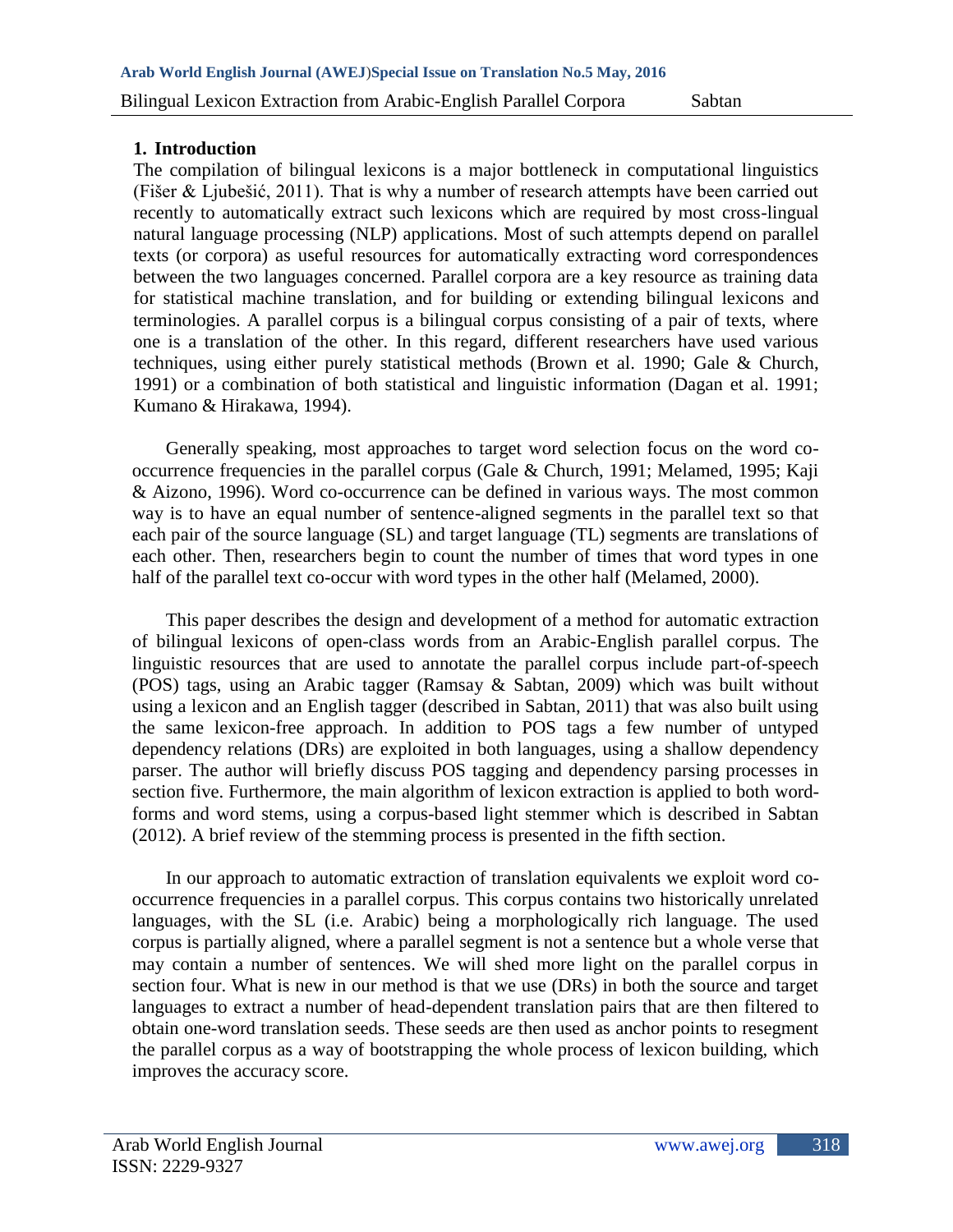The remainder of this paper is organized as follows: in the following section we give an overview of related work on the exploitation of parallel corpora to extract translation lexicons. In section three we throw light on the linguistic challenges that face Arabic NLP in general, which, in turn, have an impact on the current task. Section four presents the parallel corpus that is used in the experiment. The proposed method for building a bilingual lexicon using a parallel corpus is discussed in section five. In section six we describe the experiments and present the results of the evaluation process. Finally, in section seven we conclude the paper with possible directions for future work.

## **2. Related Work**

Researchers have used various knowledge resources (i.e. linguistic information) along with the statistical technique of co-occurrence for extracting bilingual lexicons. Melamed (1995) shows how to induce a translation lexicon from a bilingual sentence-aligned corpus using both the statistical properties of the corpus and four external knowledge sources that are cast as filters, so that any subset of them can be cascaded in a uniform framework. These filters are (1) POS information (2) machine-readable bilingual dictionaries (3) cognate heuristics (4) word alignment heuristics. Each of these filters can be placed into the cascade independently of the others. He conducts his experiments on the English-French language pair. He concludes that most lexicon entries are improved by only one or two filters, after which more filtering does not result in any significant improvement. Later, Resnik & Melamed (1997) present a word-to-word model of translational equivalence, without using any kind of the above-mentioned linguistic knowledge. They use French-English software manuals of about 400,000 words to test their model. Tiedemann (1998) introduces different methods for the extraction of translation equivalents from parallel corpora for historically related languages. His experiments are conducted on Swedish-English and Swedish-German sentence-aligned parallel corpora. The texts in such corpora are orthographically and structurally similar. Tufiş & Barbu (2002) describe a statistical approach to automatic lexicon extraction from parallel corpora. They implement their approach on six pairs of languages, using a parallel corpus of Orwell's 1984 novel. The TL in these multilingual corpora is English, while the SL is one of the following languages: Bulgarian, Czech, Estonian, Hungarian, Romanian and Slovene.

Some other researchers have made use of syntactic contexts to help with the extraction of bilingual equivalents from parallel corpora. For instance, Otero (2005) experiment with learning bilingual equivalents of nouns and adjectives from an English-French parallel corpus that contains over 2 million word tokens, focusing on these contexts that he deems sense-sensitive to link between them in both languages. Such contexts include, for instance, noun-noun, noun-preposition-noun, adjective-noun, and noun-adjective. His approach requires that the parallel texts of both languages should be tokenized, lemmatized, POS tagged and superficially parsed by simple pattern matching to extract sense-sensitive contexts of words. He later extends his approach to learn bilingual equivalents from English and Spanish comparable corpora (2007).

As far as Arabic is concerned, Saleh  $\&$  Habash (2009) discuss an approach to automatic extraction of a lemma-based Arabic-English dictionary from a sentence-aligned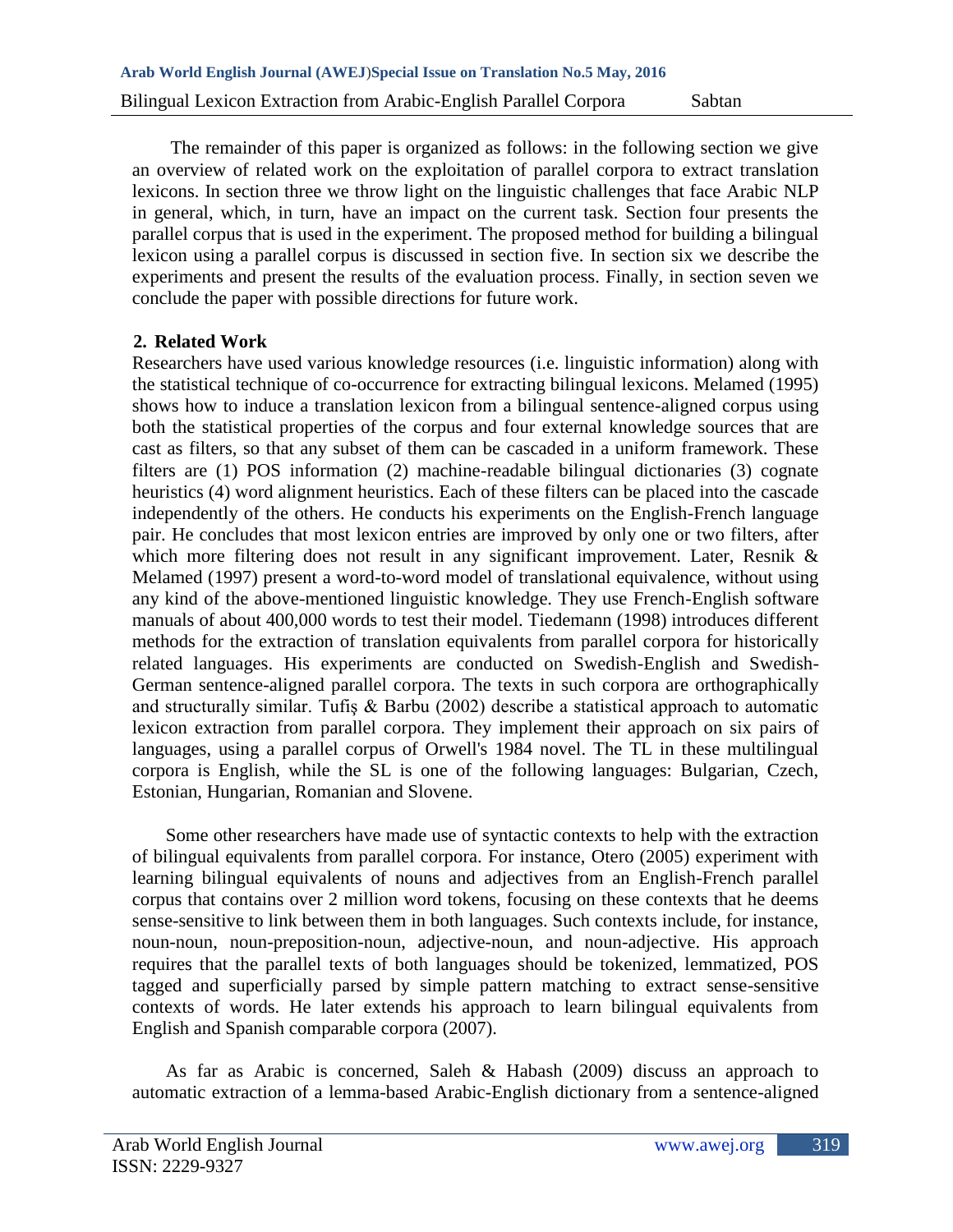parallel corpus. They use a morphological disambiguation system to determine the full POS tag, lemma and diacritization (i.e. vocalization).

In another endeavor Morin and Prochasson (2011) develop a model for bilingual lexicon extraction from comparable corpora enhanced with parallel corpora. They make use of a small sized bilingual lexicon induced through parallel sentences included in the comparable corpus. Their experiments were conducted on the French-English language pair.

More recently, Gutierrez-Vasques (2015) present a proposal to perform bilingual lexicon extraction for a distant language pair (Spanish-Nahuatl) using a small parallel corpus. The work was in progress and thus no results were reported.

As far as our approach is concerned, we exploit word co-occurrence frequencies in a parallel corpus, as the case with earlier attempts in the field. What is new in our approach, as mentioned above, is the use of head-dependent relations to extract a seed lexicon that is used as a bootstrapping technique to improve the extraction process. Table 1 shows the accuracy of the above-mentioned approaches to lexicon extraction from parallel corpora, using F-score<sup>1</sup> which comprises both precision and recall.

| <b>Approach</b>                     | Language<br>Pair     | Data Size                  | <b>Precision</b> | Recall | ${\bf F}$ -<br><b>Score</b> |
|-------------------------------------|----------------------|----------------------------|------------------|--------|-----------------------------|
| Resnik<br>$\&$<br>Melamed<br>(1997) | French-<br>English   | 400K words                 | 0.94             | 0.30   | 0.455                       |
| Tiedemann<br>(1998)                 | Swedish-<br>German   | short<br>36K<br>structures | 0.967            | 0.494  | 0.653                       |
|                                     | Swedish-<br>English  | 36K<br>short<br>structures | 0.965            | 0.283  | 0.437                       |
| Tufiş & Barbu<br>(2002)             | Romanian-<br>English | 14K words                  | 0.782            | 0.726  | 0.753                       |
| Otero (2005)                        | English-<br>French   | 2M words                   | 0.94             | 0.74   | 0.828                       |
| Saleh & Habash<br>(2009)            | Arabic-<br>English   | 4M words                   | 0.88             | 0.59   | 0.706                       |

**Table 1.** *F-scores for previous approaches to bilingual lexicon extraction from parallel corpora*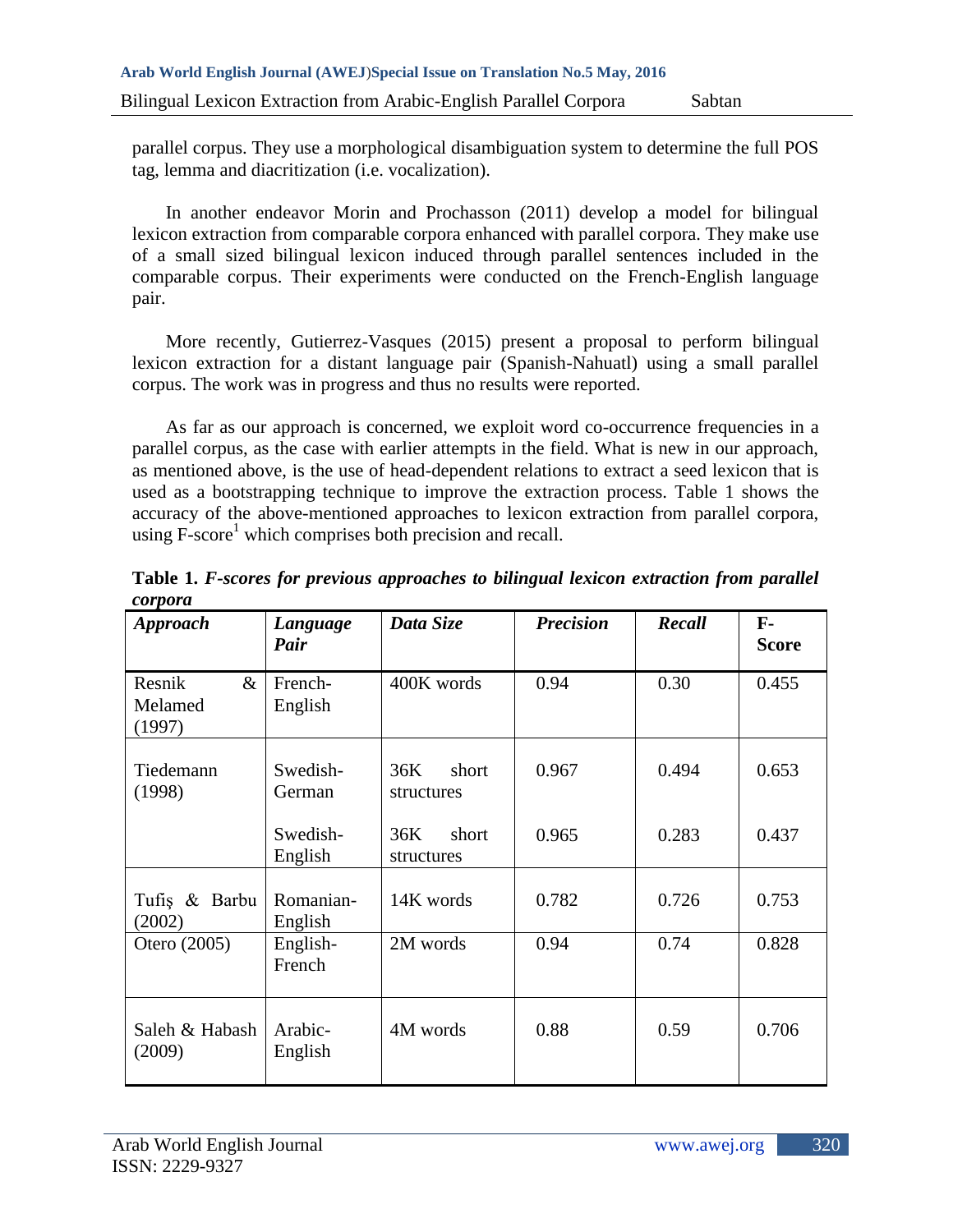### **3. Arabic Linguistic Challenges**

In this section the author throws light on the linguistic challenges that face Arabic NLP, and consequently have an impact on the current task of lexicon extraction. Arabic poses a number of linguistic challenges due to its nature which is massively more ambiguous than English for the following reasons:

 Arabic is normally written without diacritics or short vowels, which results in a great number of ambiguities and consequently represents a challenge for Arabic NLP (Maamouri et al. 2006). The word-form علم*Elm*<sup>2</sup> , for instance, is composed of only three letters but has seven different readings, as shown in table 2.

| Arabic diacritized word        | <b>Meaning</b> |  |
|--------------------------------|----------------|--|
| Eilomu عِلْمٌ                  | knowledge      |  |
| Ealamuشَلْة                    | flag           |  |
| Ealima عَلِمَ                  | knew           |  |
| Eulima غُلِمَ                  | is known       |  |
| Eal~ama عَلَّمَ                | taught         |  |
| غَلَمَ $\overline{Eul}$ غَلَمَ | is taught      |  |
| عَلْمْ $E$ عَلْمْ $E$          | teach!         |  |

**Table 2.** *Ambiguity caused by the lack of diacritics*

- Arabic is a highly inflectional language, which makes Arabic morphological analysis a tough process. In Arabic very often a single word will consist of a stem with multiple fused affixes and clitics. Sometimes an Arabic word could stand as a complete sentence, as in فأسقيناكموه *fOsqynAkmwh* "then we gave it to you to drink". This type of complex words is very common in Classical Arabic (CA). This morphological richness is a source of an added increase in ambiguity that is a big challenge to the current task. For instance, the word وجدنا *wjdnA* can be analyzed (among other analyses) as *wa+jad~+u+nA* 'and our grandfather' or as *wajad+nA* 'we found' (Saleh & Habash, 2009).
- Arabic is distinguished by its flexibility of word order, where the orders VSO, VOS, SVO and OVS are all possible orders for the arguments of a transitive verb under appropriate conditions.
- Arabic is a pro-drop language, as the subject may not be explicitly mentioned but implicitly understood as an elliptic personal pronoun. This gives rise to a major syntactic ambiguity, leaving any syntactic parser with the challenge to decide whether or not there is an elliptic pronoun in the subject position. For example, the Arabic sentence أكلت الدجاجة *Aklt AldjAjp* "ate(feminine) the-chicken" has two different interpretations – "The chicken ate" or "(She) ate the chicken" (Attia, 2008: 103).
- Arabic allows for 'equational' or 'verbless' sentences that consist of a noun phrase (NP) and some kind of predication (another NP, a prepositional phrase (PP), an adjectival phrase or an adverbial phrase) (Badawi et al. 2004). These constructions normally contain a zero-copula which is omitted in the present tense indicative, but is present in the negated forms. For instance, the equational sentenceالدارٌفيٌالرجل) *Alrjl fy AldAr* "the man (is) in the house") has a PP predicate الدارٌفي) *fy AldAr* "in the-house").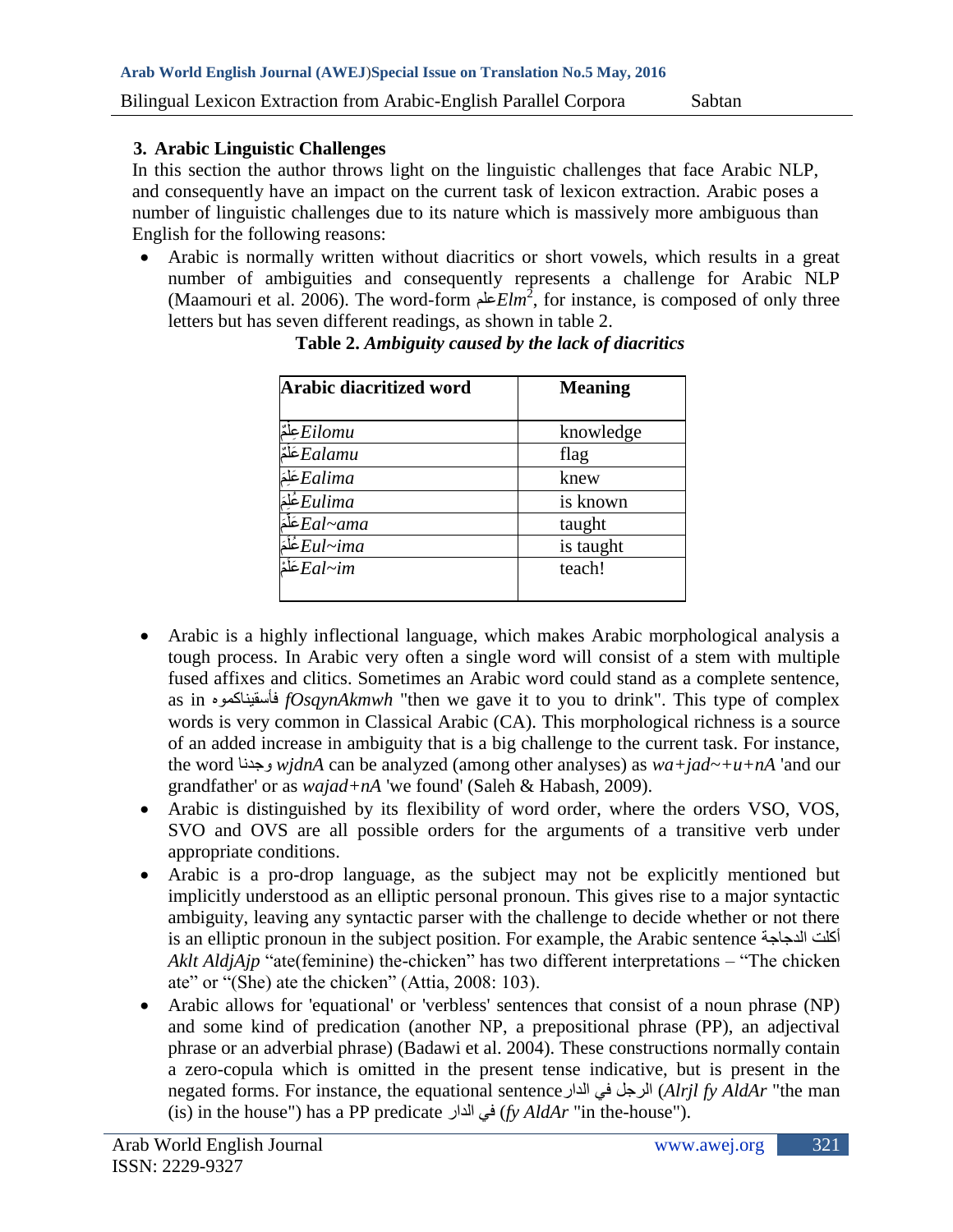Arabic nouns can be used as adjectives or as possessive determiners in a specific type of construction called a construct phrase, with typically little inflectional morphology to mark such uses (Alabbas and Ramsay, 2011). For instance, الطالبٌكتاب *ktAb AlTAlb* "the student's book" is a construct phrase in which the second noun الطالب *AlTAlb* specifies or limits the particular identity of the first nounٌكتاب *ktAb*.

# **4. The Arabic-English Parallel Corpus**

In our endeavor to extract translation equivalents we use a parallel Arabic-English corpus. The aim is to test our approach on such a corpus, with a view to be tested in future on any other type of parallel corpora. We use the Qur'anic Arabic text, which is written in CA, and its English translation rendered by Ghali (2005) as our parallel corpus. The parallel corpus has been obtained from a website<sup>3</sup> which contains the Arabic original of the Qur'anic text along with a number of English translations. The Qur'anic text has been chosen because of its availability in both Arabic and English. We have chosen Ghali's translation because it is less explanatory than other translations. When necessary, the explanatory notes are given between parenthetical brackets. This makes them easy to remove by using regular expressions. Furthermore, his translation is source language-oriented, as he emphasizes the "strict adherence to the Arabic text, and the obvious avoidance of irrelevant interpretations and explications" (Ghali, 2005). Accordingly, we can assume that there is a reasonably systematic relationship between lexical items in the Arabic and English versions, so that alignment is not a major issue. The parallel text is a small-sized corpus, containing 77,800 words in the original Arabic text. The Qur'anic text, as the case with many CA texts, is basically diacritized, where diacritics (i.e. short vowels and other orthographic diacritics) are placed above or below letters, as shown in table 2 above. Nonetheless, we use an undiacritized version of the corpus so as to mimic the way Modern Standard Arabic (MSA) is written so that our approach could be extended to an MSA corpus. According to Mubarak et al. (2011), MSA tends to be simpler than CA in grammar usage, syntax structure, and morphological and semantic ambiguity.

The Arabic Qur'anic text is composed of unpunctuated verses which mostly contain long sentences that may exceed 100 words. A Qur'anic verse is one of the numbered subdivisions of a chapter in the Qur'an. A verse may contain one sentence or more, separated by conjunctions rather than punctuation marks. Verse markers are used to denote the end of a Qur'anic verse. But in our discussion we will use the terms verse and sentence interchangeably. The Qur'anic text consists of 114 chapters that contain a total of 6236 verses. The following figure shows a verse in its undiacritized form in parallel with its English translation.

| <b>An Arabic Verse</b>                               | <b>English Translation</b>                  |
|------------------------------------------------------|---------------------------------------------|
| الحمد لله الذي أنزل على عبده الكتاب ولم يجعل له عوجا | Praise be to Allah Who has sent down upon   |
| AlHmd llh Al*y Onzl ElY Ebdh AlktAb wlm              | His bondman the Book and has not made to it |
| $yjEl$ lh EwjA                                       | any crookedness.                            |

# *Figure 1.* **A sample of the parallel corpus before adding POS tags**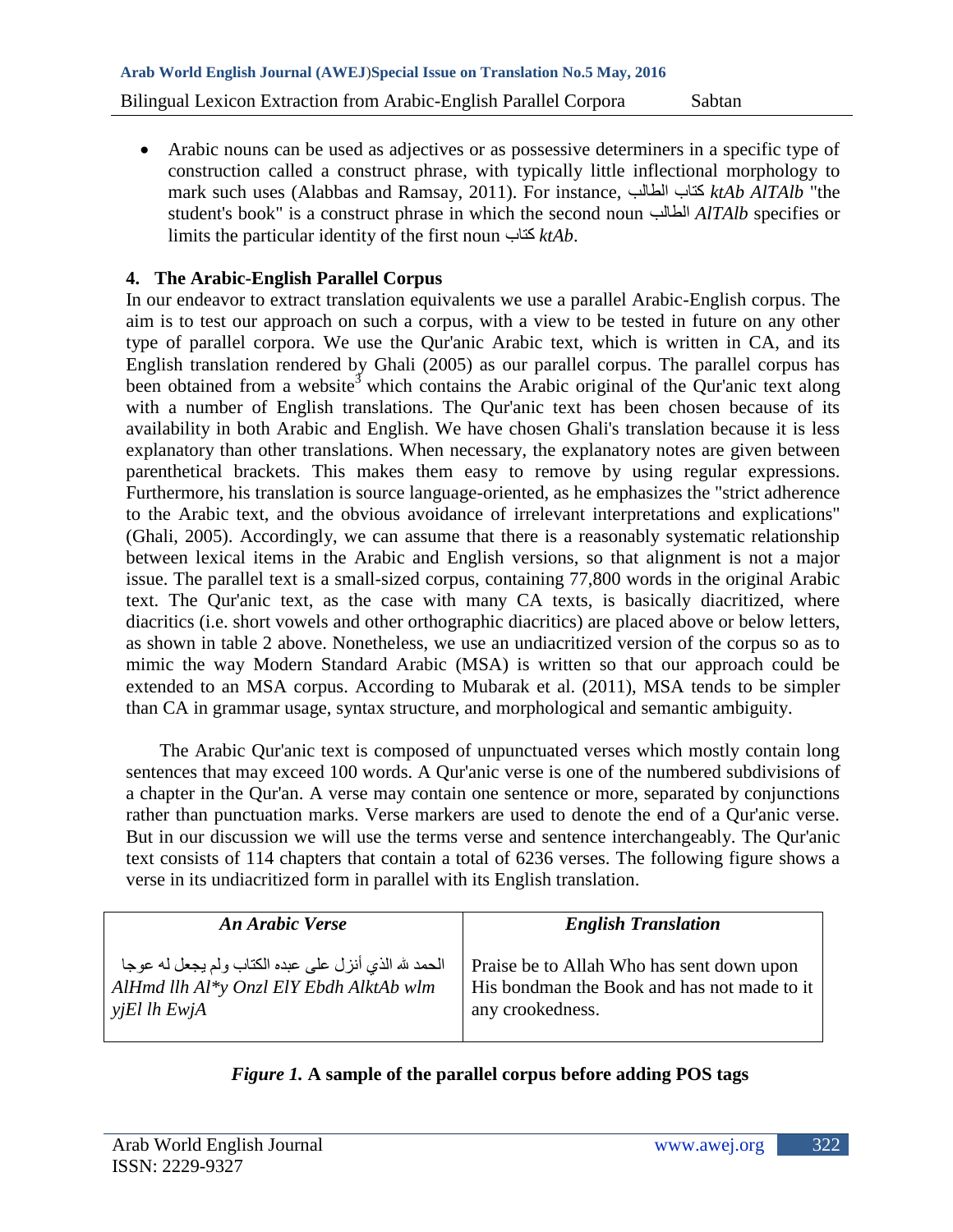The 77,800 word tokens in the Arabic corpus contain around 19,000 vocalized word types in the diacritized version, which are reduced to nearly 15,000 unvocalized word types when diacritics are removed. As we can notice, the number of words has collapsed because several words share the same orthographic form but are different with regard to diacritic marks. Thus, many different diacritized word-forms were conflated to fewer forms after removing diacritics. The English translation, on the other hand, contains nearly 162,000 word tokens after normalization (i.e. removing punctuation marks, lowercasing all words and deleting the explanatory words between brackets in the translation). This difference in the number of word tokens between Arabic and English is probably due to the fact that Arabic is known for being morphologically rich, where numerous clitic items (conjunctions, prepositions and pronouns) are attached to words, thus forming complex words that need to be decomposed into a number of words when translating into English.

The Qur'anic text is characterized by unique linguistic or rather rhetorical features, which should pose special interests and challenges for computational linguistics solutions (Sharaf & Atwell, 2009). As pointed out by Dukes and Habash (2010), processing Qur'anic Arabic is a unique challenge from a computational point of view. The linguistic style of the Qur'an makes extensive use of many rhetorical devices such as foregrounding and backgrounding, grammatical shift, metaphors and figurative language, idiomatic expressions, culture-specific items, and lexically compressed items where lengthy details of semantic features are compressed and encapsulated in a single word (Abdul-Raof, 2001). All these features make the current corpus a challenging type of text for the current task. What makes it more challenging is that the Arabic original text is written without punctuation marks, which makes it difficult to know sentence boundaries. We had, thus, to remove punctuation marks from the English translation to resemble the Arabic text in the parallel corpus. All these features refer to the robustness of the adopted approach, since our logical assumption is that experimenting with a less challenging corpus is expected to lead to improvement in accuracy scores.

## **5. Extracting Translation Equivalents**

In this section we present our method for bilingual lexicon extraction (BiLexExtract) from a parallel corpus. The proposed method consists of the following stages:

- Preprocessing Steps
- Bilingual Lexicon Extraction
- Bootstrapping Techniques

# *5.1 Preprocessing Steps*

We have used a number of preprocessing steps for both Arabic and English to annotate the parallel corpus which we use for building the lexicon. The main step is the use of POS tagging to annotate the bi-texts. Having labeled the corpus with POS tags, we wrote a small-sized shallow dependency parser and a stemmer for both languages to be used in our task.

# *5.1.1 Part-of-speech tagging*

We have built a lexicon-free part-of-speech (POS) tagger which is described in detail in Ramsay & Sabtan (2009) to tag the Arabic text in the corpus. This Arabic tagger, which requires very little manual effort, obtains results which are comparable with state-of-the-art taggers for Arabic. As for English, we similarly used a lexicon-free tagger for English which is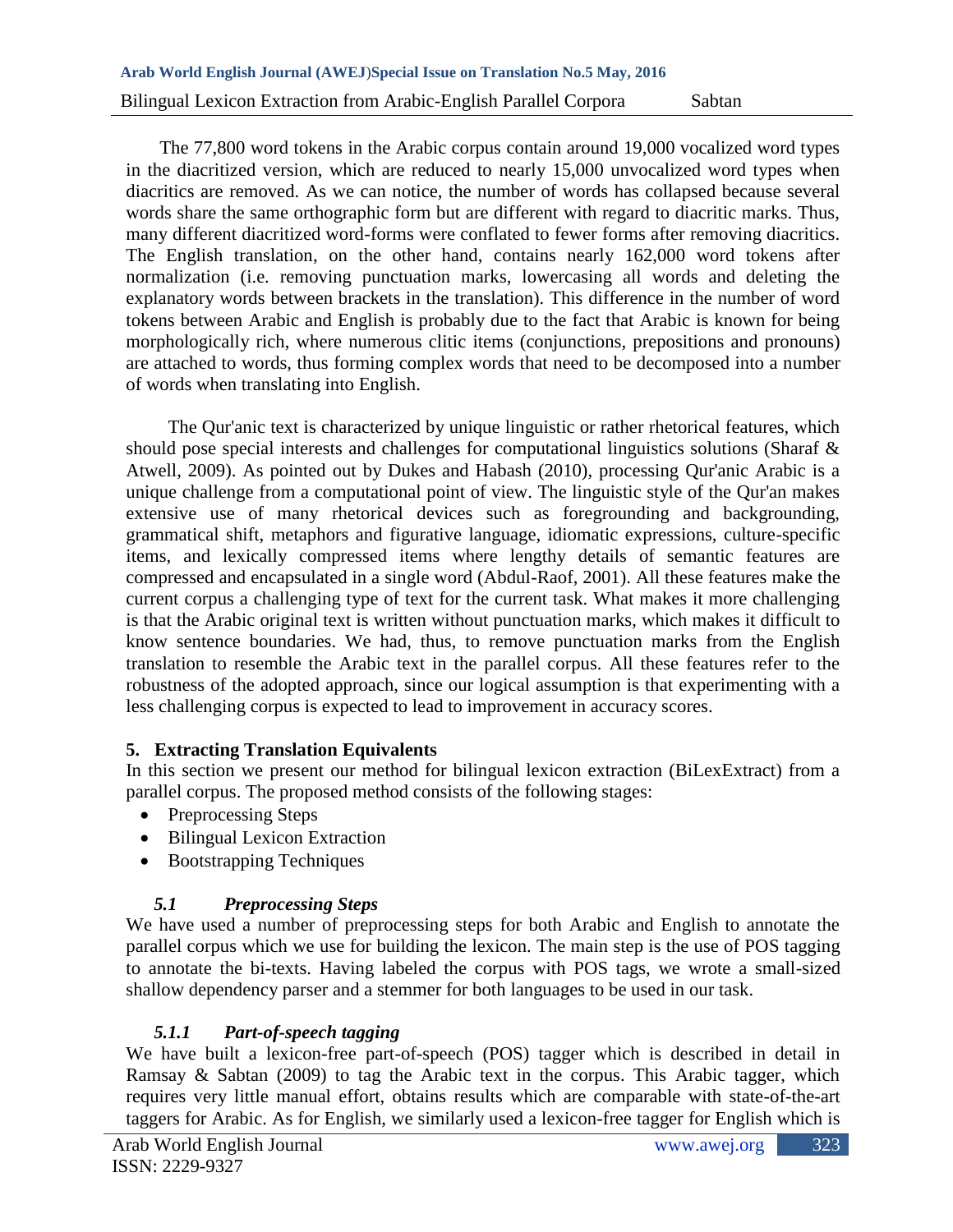based on the BNC basic (C5) tagset (Burnard, 2007), but with some modifications that produce a coarser-grained tagset. The English tagger was also developed with the least manual intervention, as shown in Sabtan (2011). Figure 2 below shows a portion of the parallel corpus after being annotated with POS tags for both Arabic and English.

| <b>Arabic POS-tagged Corpus</b>                   | <b>English POS-tagged Corpus</b>                         |
|---------------------------------------------------|----------------------------------------------------------|
| $(AlHmd,NN)(llh,PREP+NN)(Al*y,REL)$               | $(praise, NN)(be, VB)(to, PR)(Allah, NP)(who, PN)(ha)$   |
| $PRON$ )( $Onzl$ , VV)( $ElY$ , PREP)( $Ebdh$ , N | s, VH)(sent, NN)(down, AV)(upon, PR)(his, DP)(bon        |
| $N+PRON$ )(AlktAb,NN)(wlm,CONJ+                   | $d$ man, NN $)(the, AT)(book, NN)(and, CJ)(has, VH)(no)$ |
| $PART)(yjEl,VV)(lh, PREF+PRON)(Ew)$               | $t, XX$ )(made, VV)(to, TO)(it, PN)(any, DT)(crookedn    |
| jA,NN                                             | $\cos(NN)$                                               |

## *Figure 2.* **A portion of the parallel corpus after adding POS tags**

The used Arabic and English tagsets to annotate the parallel corpus are described in tables 3 and 4 respectively.

| Tag               | <b>Description</b>                    |
|-------------------|---------------------------------------|
| <b>CONJ</b>       | Conjunction                           |
| <b>DEM</b>        | Demonstrative                         |
| <b>DET</b>        | Determiner                            |
| <b>EMPH PART</b>  | <b>Emphatic Particle</b>              |
| <b>INTER PART</b> | <b>Interrogative Particle</b>         |
| <b>NN</b>         | Noun                                  |
| <b>NUM</b>        | Number                                |
| <b>PART</b>       | Particle                              |
| PB VV             | Praise or Blame Verb <sup>4</sup>     |
| <b>PREP</b>       | Preposition                           |
| <b>PRON</b>       | Pronoun                               |
| <b>REL PRON</b>   | <b>Relative Pronoun</b>               |
| SP VV             | Special Verb (e.g. kAna) <sup>5</sup> |
| UN WD             | Unknown Word <sup>6</sup>             |
| VV                | Verb                                  |
|                   |                                       |

# **Table 3.** *The used Arabic tagset*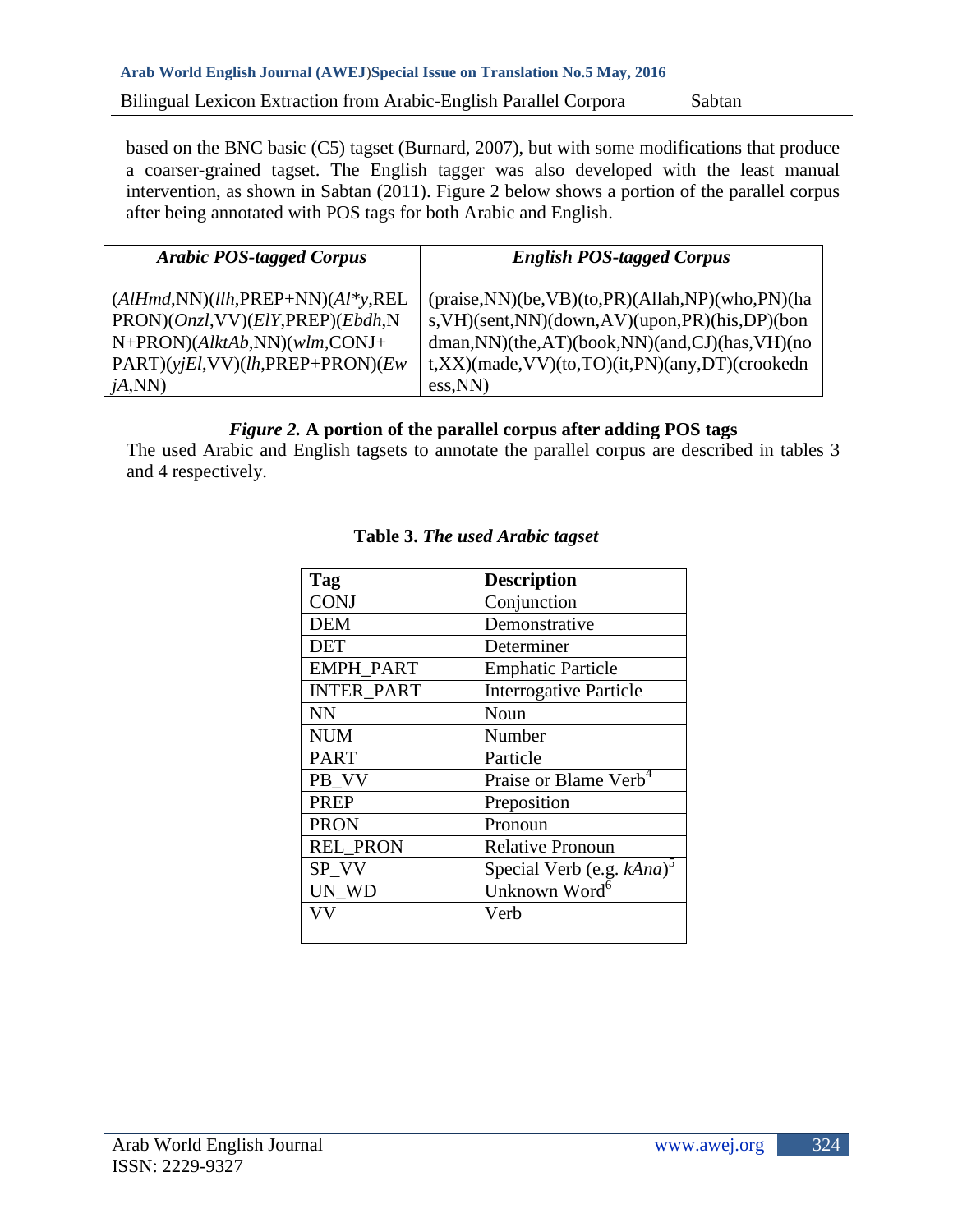| <b>Description</b>     | Tag       | <b>Description</b>          |
|------------------------|-----------|-----------------------------|
| Adjective              | PN        | Pronoun                     |
| Article                | PO        | Possessive Marker's         |
| Adverb                 | <b>PR</b> | Preposition                 |
| Conjunction            | PU        | <b>Punctuation Mark</b>     |
| <b>Cardinal Number</b> | <b>TO</b> | Infinitive Marker to        |
| Possessive Determiner  | VB        | Verb 'BE'                   |
| Determiner             | VD        | Verb 'DO'                   |
| Existential there      | VH        | Verb 'HAVE'                 |
| Interjection           | VM        | <b>Modal Verbs</b>          |
| Noun                   | VV        | Verb                        |
| Proper Noun            | XX        | Negative Particle not       |
| <b>Ordinal Number</b>  | ZZ        | <b>Alphabetical Symbols</b> |
|                        |           |                             |

**Table 4.** *The used English tagset*

# *5.1.2 Shallow dependency parsing*

We wrote rule-based shallow dependency parsers for both Arabic and English, using dependency grammar framework. A dependency grammar is defined as a set of dependency rules, each of the form 'category X may have category Y as a dependent'. In other words, dependency structure is determined by the relation between a word (a head) and its dependents (Hudson, 1984; Mel'čuk, 1988). For example, the dependency analysis of the sentence "the boy ate an apple" is given the following dependency representation in figure 3 below, with arrows pointing from head to dependent.





The parser is shallow in the sense that we only use a partial set of dependencies rather than entire dependency trees. The main goal of writing shallow dependency parsers for Arabic and English is to find syntactically related words in the parallel corpus to be used as 'translation seeds' to resegment the corpus and bootstrap the lexicon extraction process. The basic idea behind this activity is that having shorter sentences could improve the accuracy of the extraction process. In our dependency analysis of Arabic we use untyped relations, since it is extremely difficult to label dependents with either 'subject' or 'object' in the absence of a lexicon in which subcategorization frames for verbs are specified. Moreover, Arabic is a relatively free word order language where the subject and object can precede or follow the verb. English word order, in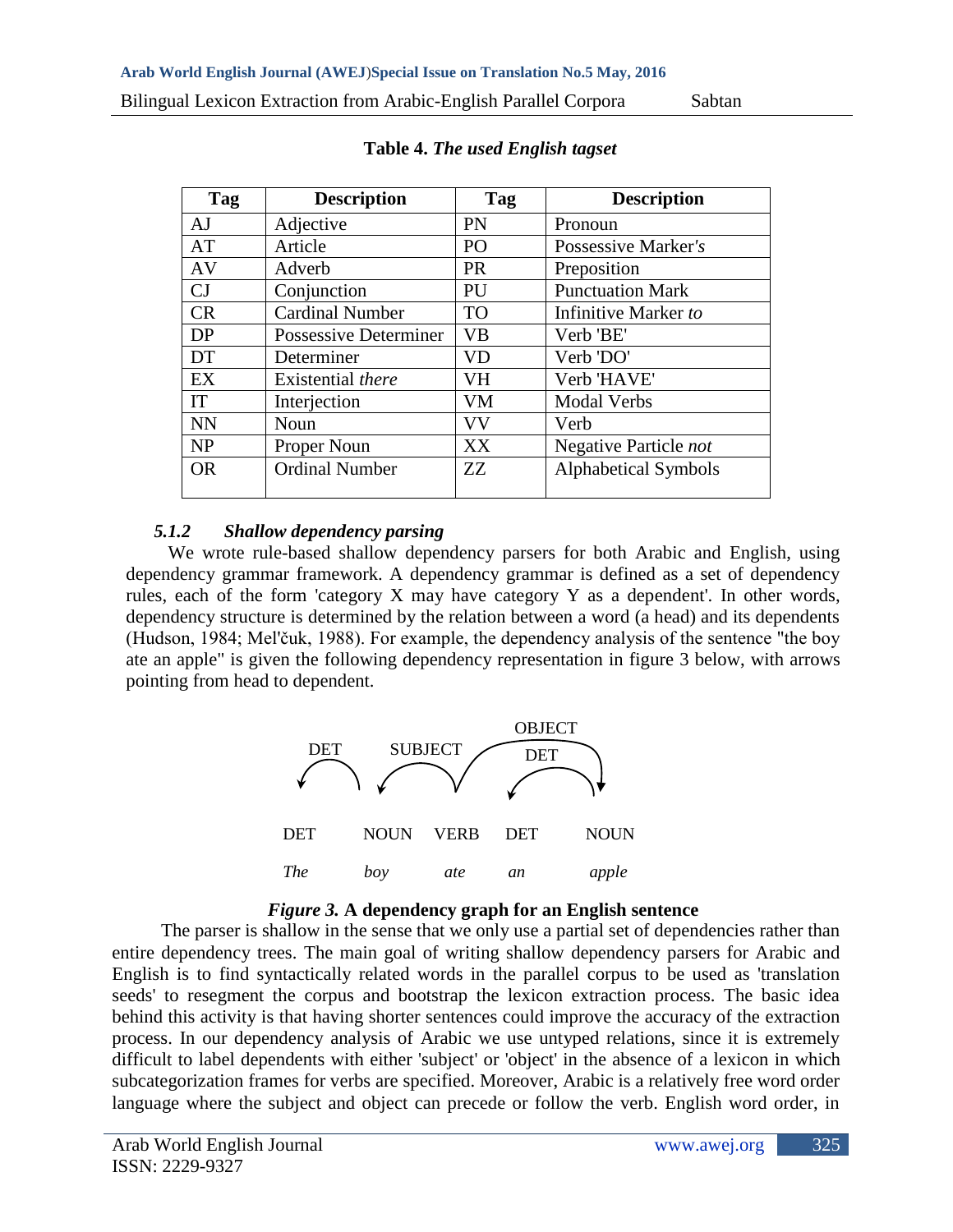contrast, is not as free as Arabic. Despite being shallow, both parsers have proven to be useful for our overall task. The details of the bootstrapping techniques will be described in section 5.3 below.

# *5.1.3 Stemming*

We also developed stemmers for Arabic and English. Since it is difficult to obtain the lemmas without using a lexicon, we performed stemming rather than lemmatization. We apply light stemming, using a corpus-based approach (Sabtan, 2012). As for English, we remove inflectional suffixes after grouping word variants based on letter-sequence similarity. This has been done to test the extraction algorithm on both unstemmed and stemmed texts.

# *5.2 Bilingual Lexicon Extraction*

The main task is to automatically build a bilingual lexicon. The lexicon is extracted using statistical methods, based on the following basic principle:

 For each sentence-pair, each word of the target language (TL) sentence is a candidate translation for each word of the aligned source language (SL) sentence.

This principle means that (S, T) is a candidate if T appears in the translation of a sentence containing S. This sentence-pair can be either POS tagged, as made use of in the first stage before bootstrapping, or labeled with dependency relations (DRs), as done later in the bootstrapping techniques. Following the above principle we compute the absolute frequency (the number of occurrences) of each word in the SL and TL sentences. We then compile a bilingual lexicon, giving preference to the target words that have the highest score in the TL sentences that correspond to the SL sentences, providing that they have the same POS tags in both languages. These words are ordered by their frequency of occurrence. This method is the 'baseline' algorithm, which we modify by taking into account the relative distance between SL and TL words in their specific contexts, and then the distance score is squared. This produces our second 'weighted' algorithm. Specifically, this algorithm measures the distance between the positions of SL words in a sentence relative to the positions of corresponding TL words.

As figure 4 shows, we build the bilingual lexicons from texts that are either POS tagged or labeled with DRs. Then we apply the basic principle that we have mentioned above, which we call 'Equivalents Matching Algorithm'. This matching algorithm matches words in the parallel texts based on frequency of occurrence and relative positions as well as the similarity of their POS tags in both languages.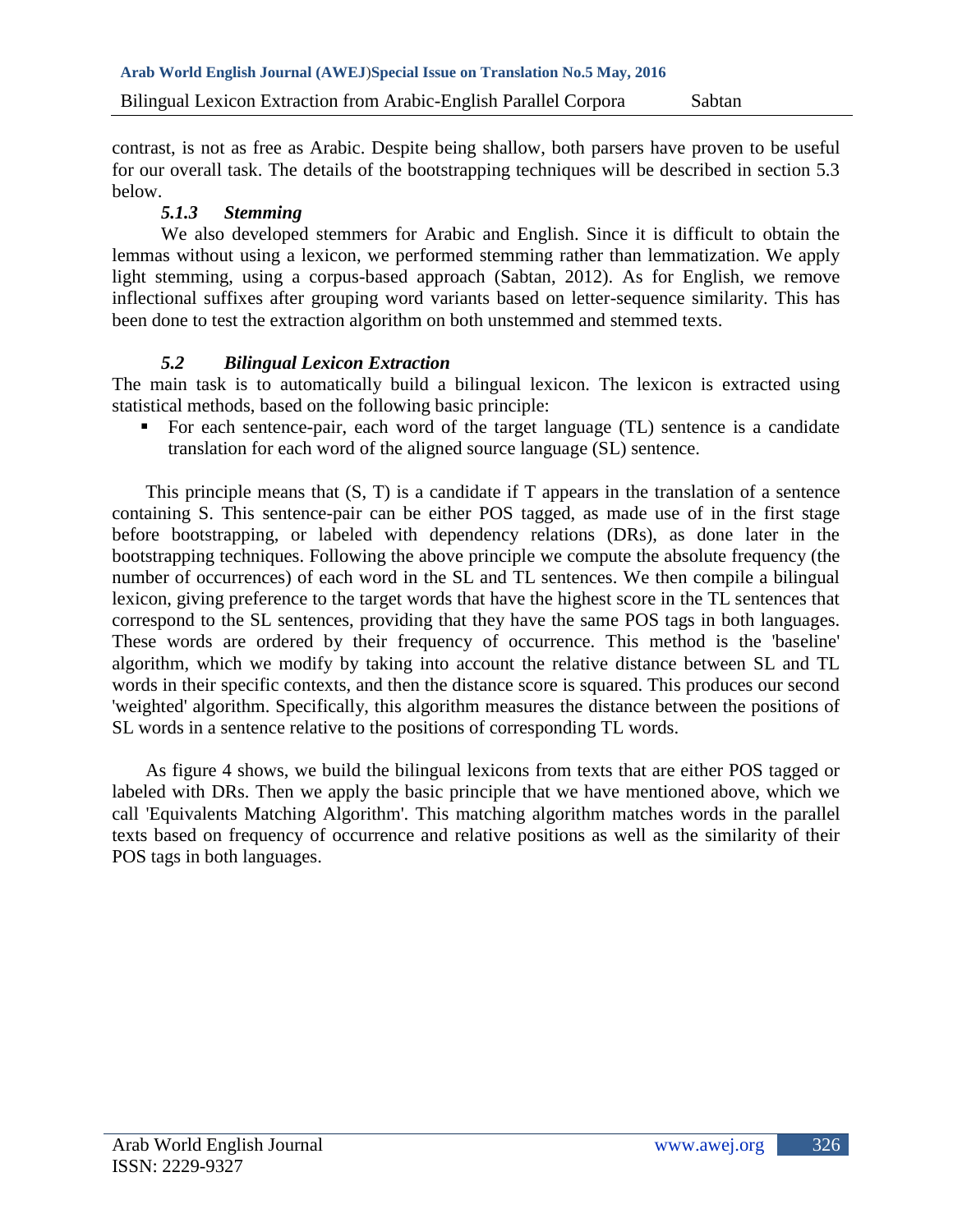

Parallel Corpus

*Figure 4.* **Automatic lexicon building architecture**

The basic assumption behind matching equivalents based on their POS tags similarity is also emphasized by Melamed (1995, p. 190) when he stated that "word pairs that are good translations of each other are likely to be the same parts of speech in their respective languages". Thus, we apply the following constraint or rather filter.

 A chosen TL candidate for a given SL word must have the same POS tag as that of the SL word.

To clarify what is meant by the similarity of POS tags we will give the following example. If, for instance, a SL word is POS tagged as "verb" and has a number of TL translation candidates that have different POS tags (i.e. "verb", "noun", .etc.), we choose the word that has the same tag as that of the SL word. In this case we select the word that is tagged as "verb".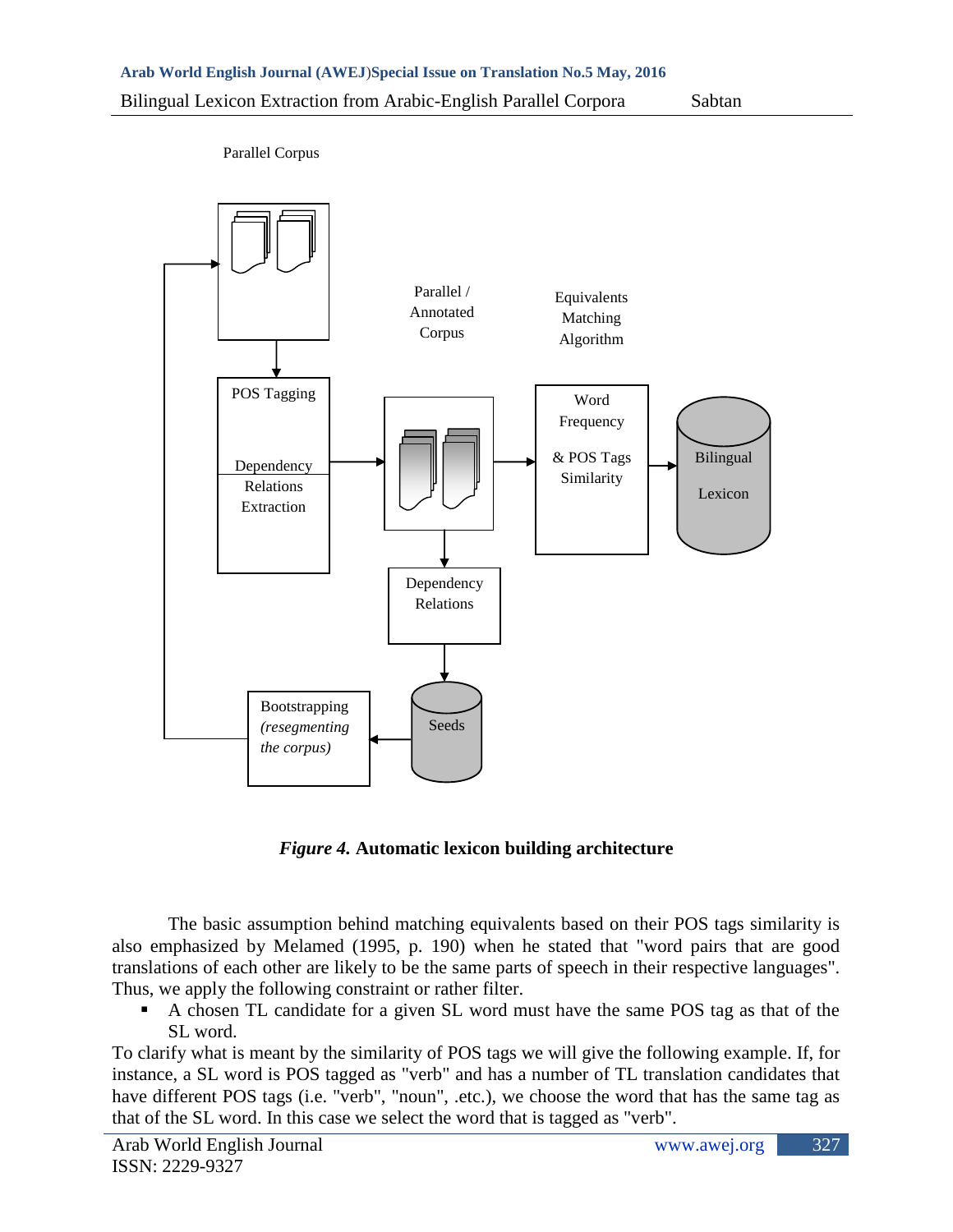However, for this approach to be feasible the tagset for Arabic and English should be similar. Since we are mainly interested in open-class words, we have made the tagset for such categories similar in the two languages. Finally, as shown in 5.3, we extract 'head-dependent' pairs for some constructions from the DR-labeled bi-texts. These pairs are then filtered to obtain one-word translation seeds that are used to bootstrap the lexicon extraction process.

The translation candidates in an extracted lexicon are listed in a descending order according to their frequency of occurrence in the context of the SL word in question. As will be shown in the evaluation section, we evaluate the accuracy of our method, using F-measure, on only the first suggested candidate in a translation lexicon. Sometimes the correct equivalent comes in other positions, but we currently score only the top TL candidate.

## *5.3 Bootstrapping Techniques*

To improve the accuracy of an extracted lexicon we have applied a number of bootstrapping techniques, making use of the DRs for some basic constructions in both Arabic and English. We label some constructions in the parallel corpus with DRs to automatically extract a number of translation seeds that we could then use to start our bootstrapping techniques. Specifically, these seeds could be used to resegment the parallel corpus to help improve the matching of equivalents. Broadly speaking, the bootstrapping techniques can be divided into two basic steps: (1) the extraction of seeds and (2) resegmenting the corpus, relying on these seeds.

# *5.3.1 Extraction of seeds*

To automatically extract seeds, we firstly apply the same algorithm described above for extracting the bilingual lexicons but condition that the suggested pair must be labeled with a DR in the parallel corpus. We match those Arabic words that are in a similar DR with their corresponding English words. This matching between Arabic and English pairs is basically between two dependency structures to find corresponding heads and dependents. It should be noted that we map between fragments of sentences in the parallel corpus, as we focus on certain syntactic dependencies in both languages. This can be made clearer through figure 5, which shows a parallel 'verb-object' relation for unstemmed fragments.



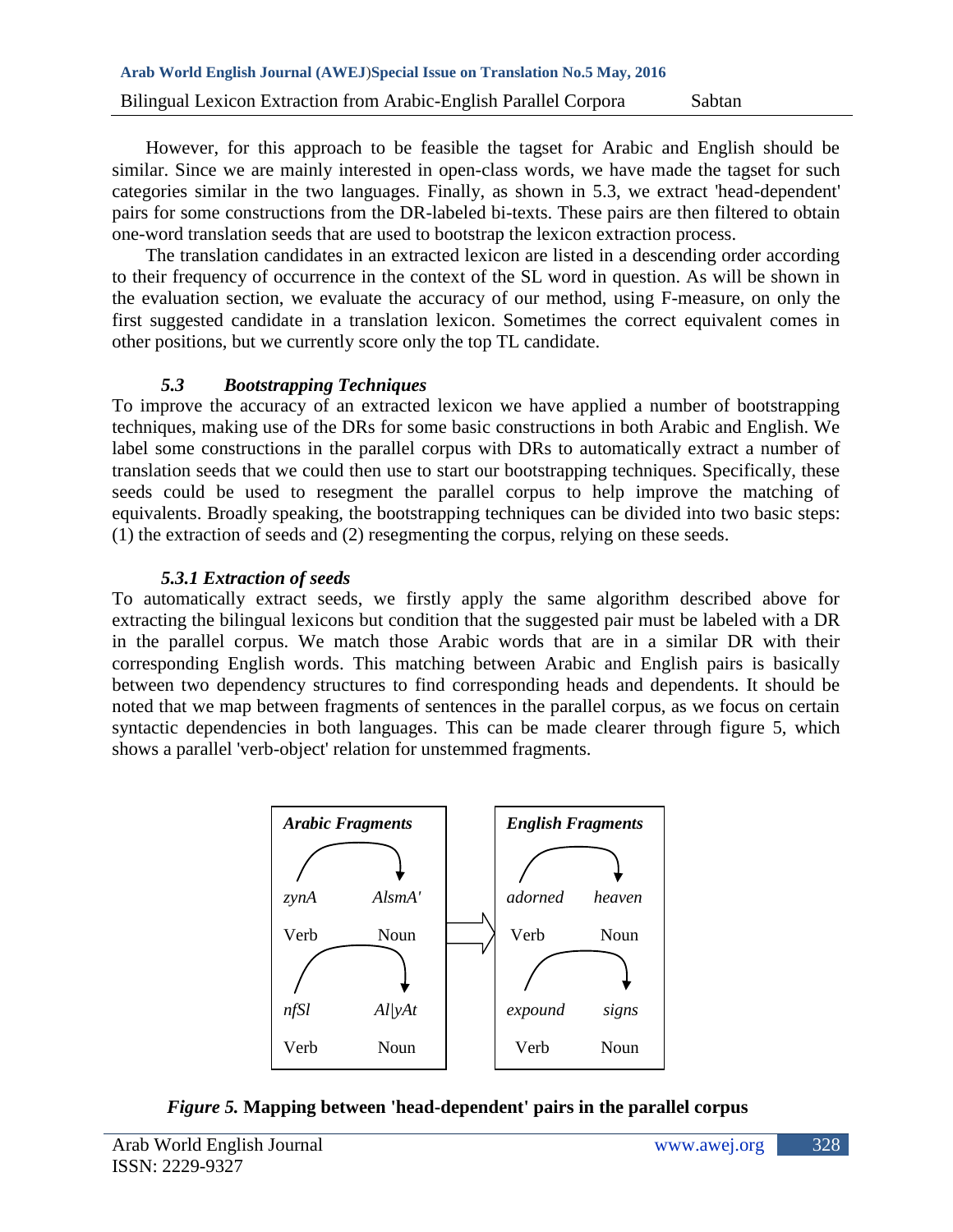We extract a number of dependency pairs, i.e. 'head-dependent' translation pairs. When examining these pairs we found out that the pairs that occur once in the parallel corpus have low precision. Thus, we automatically extract those pairs that occur at least 2 times in the corpus.

This stage produces a large number of candidates, many of which are wrong. We, therefore, carry out a filtering process to obtain a number of trusted one-word translation seeds. The filter is based on the following constraint:

 A chosen translation candidate for a given element of the dependency pair, the head or dependent, must have an occurrence that is equal to or more than a specific threshold of the total number of occurrence of all other suggested candidates.

We have tried different numbers, setting the threshold to 0.5, 0.3 and 0.2 of the total, but we obtained better scores when we set it to 0.5. For example, the Arabic word أيدي*< ydy* "hands" has a number of translation candidates in a dependency-based extracted lexicon before filtering. These candidates are given along with the number of their occurrence as follows: *>ydy* {'hands': 3, 'legs': 1, 'people': 1, 'angels': 1}. Here the word "hands", which is the right equivalent, will be selected and the three other candidates will be excluded. This is because the word 'hands' occurs 3 times, which is more than 0.5 of the total occurrence of the three other candidates.

Having filtered such candidates, we ended up with a number of one-word translation pairs which we call 'seeds'. Table 5 shows a sample of the extracted seed lexicon which achieved 81% accuracy.

| Word        | <b>POS</b> | Equivalent |
|-------------|------------|------------|
|             | noun       | sign       |
| $%$ شك      | noun       | doubt      |
| $sryE$ سریع | adj.       | swift      |
| $qAl$ قال   | verb       | said       |
| $trk$ نَر ك | verb       | left       |

**Table 5.** *A sample of the seed lexicon*

These seeds are used as anchor points to resegment the SL sentences and the corresponding TL sentences in the parallel corpus and consequently introduce a new alignment of the sentences in the bi-text.

## *5.3.2 Resegmenting the corpus*

We now use the seeds as anchor points for resegmenting the parallel corpus. Resegmentation is implemented when the SL (Arabic) word in a seed pair is found in a given SL sentence and the TL (English) word in the same seed is found in the corresponding TL sentence. In this case the part of the Arabic sentence that comes before the Arabic seed could align to the part of the English sentence that comes before the English seed and consequently the part of the Arabic sentence that comes after the Arabic seed could align to the part of the English sentence that comes after the English seed.

We carry out three different experiments of resegmentation and test the extraction process after each one of these experiments. These three experiments can be illustrated as follows: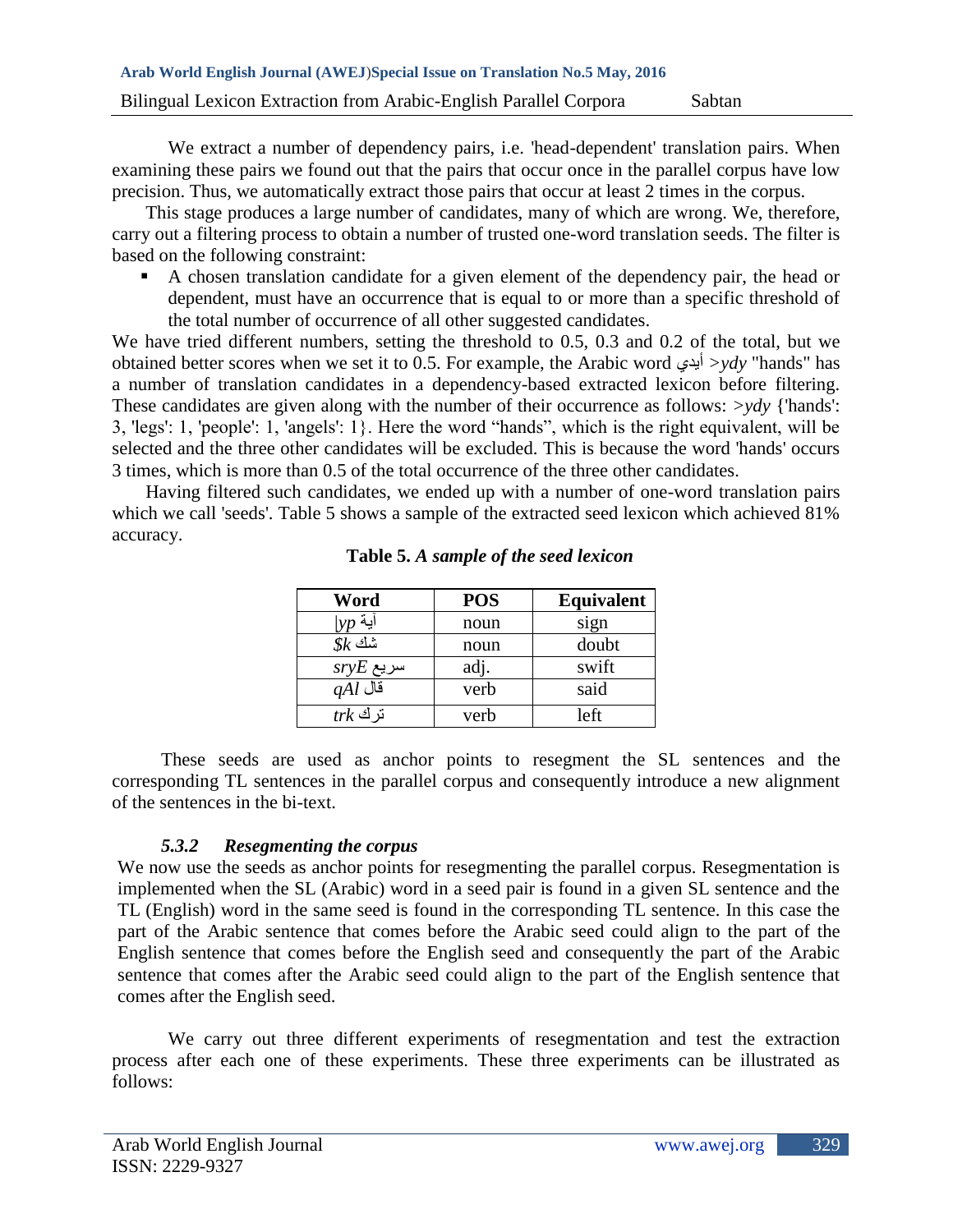**Arab World English Journal (AWEJ**)**Special Issue on Translation No.5 May, 2016**

Bilingual Lexicon Extraction from Arabic-English Parallel Corpora Sabtan

- i. Remove seeds from the parallel corpus and start the extraction process on the new bitexts without the seeds.
- ii. Resegment the bi-sentences in the corpus at the places where one of the seeds is found and keep the seeds.
- iii. Combine the previous two steps of resegmenting the sentences and removing the seeds.

The third step achieved the best accuracy score for the bootstrapping techniques. The scores obtained before and after bootstrapping will be given below.

### **6. Evaluation Framework**

We have tested our extraction method on a number of extracted lexicons using the 'baseline' and 'weighted' algorithms on POS-tagged texts that are either stemmed or not. We use the standard Fmeasure, which considers both the precision and the recall of the test to compute the score.

In our framework precision can be simply defined as the number of correct translations proposed by the system divided by the number of all translations which has been suggested in a given test set. Recall, on the other hand, is defined as the number of correct translations proposed by the system divided by the number of all test instances (i.e. the tested samples). We evaluate extracted lexicons with regard to the top translation candidate. Other candidates that occupy any other position in the lexicon are not scored in this framework. It should be noted that our extraction method at present deals only with single words and cannot tackle multi-word expressions (MWEs) which will be a topic for future work.

An extracted bilingual lexicon could contain a number of TL translation candidates for a given SL word. These candidates are listed in order of frequency, and the correct equivalent may occupy any position in the list. However, in some cases no translation candidate is suggested. We use a gold standard which we manually constructed based on the English translation of the corpus we use. Then, we compare the output with the reference translation and compute the score. We have tested three different samples, containing 200 open-class words, from different parts of the corpus. These samples are randomly chosen from the entire corpus. We computed the F-score for each sample then combined the scores for all the three samples to obtain the average score. Table 6 shows the average F-scores for a number of bilingual lexicons before bootstrapping. These bilingual lexicons have been extracted using the Arabic-English bi-text in their stemmed or unstemmed forms.

| <b>Text Type</b>         | <b>Algorithm</b> | <b>F-score</b> |
|--------------------------|------------------|----------------|
| <b>Unstemmed Bi-Text</b> | <b>Baseline</b>  | 0.5362         |
|                          |                  |                |
|                          |                  |                |
|                          | Weighted         | 0.6600         |
| <b>Stemmed Bi-Text</b>   |                  |                |
|                          | <b>Baseline</b>  | 0.5708         |
|                          | Weighted         | 0.6831         |
|                          |                  |                |

|  |  |  |  | Table 6. F-scores for various types of lexicons before bootstrapping |  |
|--|--|--|--|----------------------------------------------------------------------|--|
|  |  |  |  |                                                                      |  |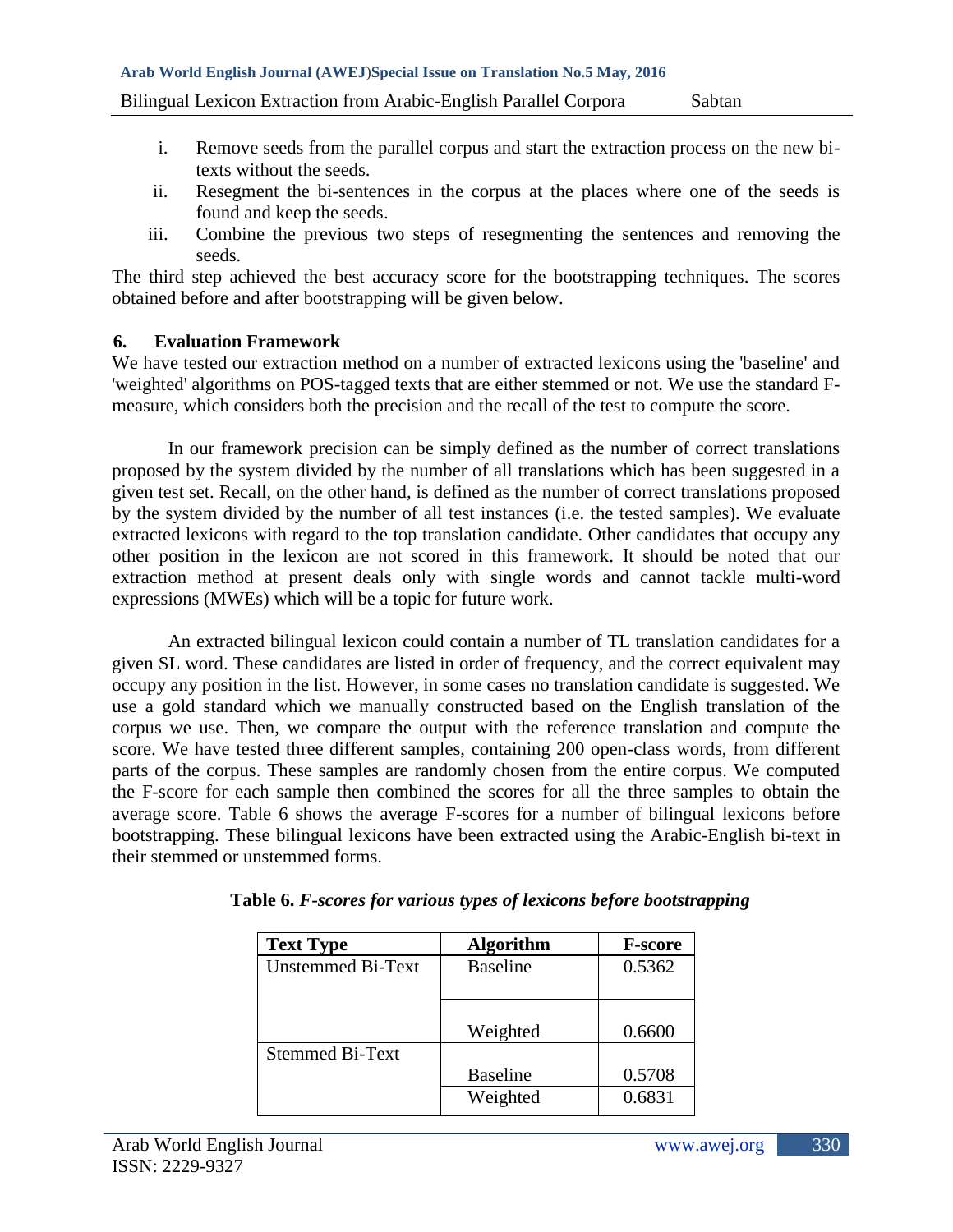As can be observed in table 6 above, the best F-score was obtained when we used the 'weighted' algorithm on the stemmed Arabic and English bi-text. We will use the 'weighted' algorithm with the stemmed texts, which obtained the best result, to apply the bootstrapping techniques.

Earlier we referred to three different experiments of bootstrapping, (i.e. 1. removing seeds from the corpus, 2. resegmenting the corpus while keeping the seeds, and 3. combining between both steps of resegmenting the corpus and removing seeds). Each experiment resulted in a different F-score. Table 7 summarizes the scores obtained in the three experiments in comparison with the best score obtained before applying the bootstrapping techniques.

| <b>Experiments</b>          | <b>Precision</b> | <b>Recall</b> | <b>F-score</b> |
|-----------------------------|------------------|---------------|----------------|
| <b>Before Bootstrapping</b> | 0.6849           | 0.6813        | 0.6831         |
| 1st exp. of bootstrapping   | 0.7022           | 0.6985        | 0.7003         |
| 2nd exp. of bootstrapping   | 0.7350           | 0.7310        | 0.7330         |
| 3rd exp. of bootstrapping   | 0.7413           | 0.7374        | 0.7393         |

# **Table 7.** *Comparison of F-scores before and after bootstrapping*

It is clear in table 7 that the third bootstrapping technique (i.e. resegmenting the corpus and removing seeds) has achieved the best F-score. It should be noted that the removed seeds in the first and third experiments of bootstrapping are computed in the F-score.

Having obtained a new parallel corpus after resegmenting the corpus and removing the seeds, we started to carry out another round of bootstrapping. We hoped that carrying out another round of bootstrapping would improve the situation. However, we did not obtain any extra improvement, and thus did not carry out any further experiments.

Table 8 shows the top 5 translation candidates for an excerpt from the bilingual lexicon that was automatically extracted using stemmed texts in both Arabic and English. We also compare it with the first 5 equivalents in the bilingual lexicon of Google Translate<sup>7</sup>. In the following lines each example in table 8 is discussed so as to throw light on the problems that face the current method for lexicon extraction. The last three words in the table point to three important issues that need to be tackled in future work.

| <b>Arabic</b><br>Word | <b>POS</b>  | <b>BiLexExtract</b>                | <b>Google Translate</b>                         |
|-----------------------|-------------|------------------------------------|-------------------------------------------------|
| $ktAb$ كتاب           | <b>Noun</b> | book, Allah, brought,<br>sent, way | book, volume, publication, work,<br>compilation |
| $jA'$ جاء             | Verb        | come, indeed, said,                | came, come, arrive, turn up,                    |

**Table 8.** *Comparing top 5 translation candidates in BiLexExtract with Google Translate*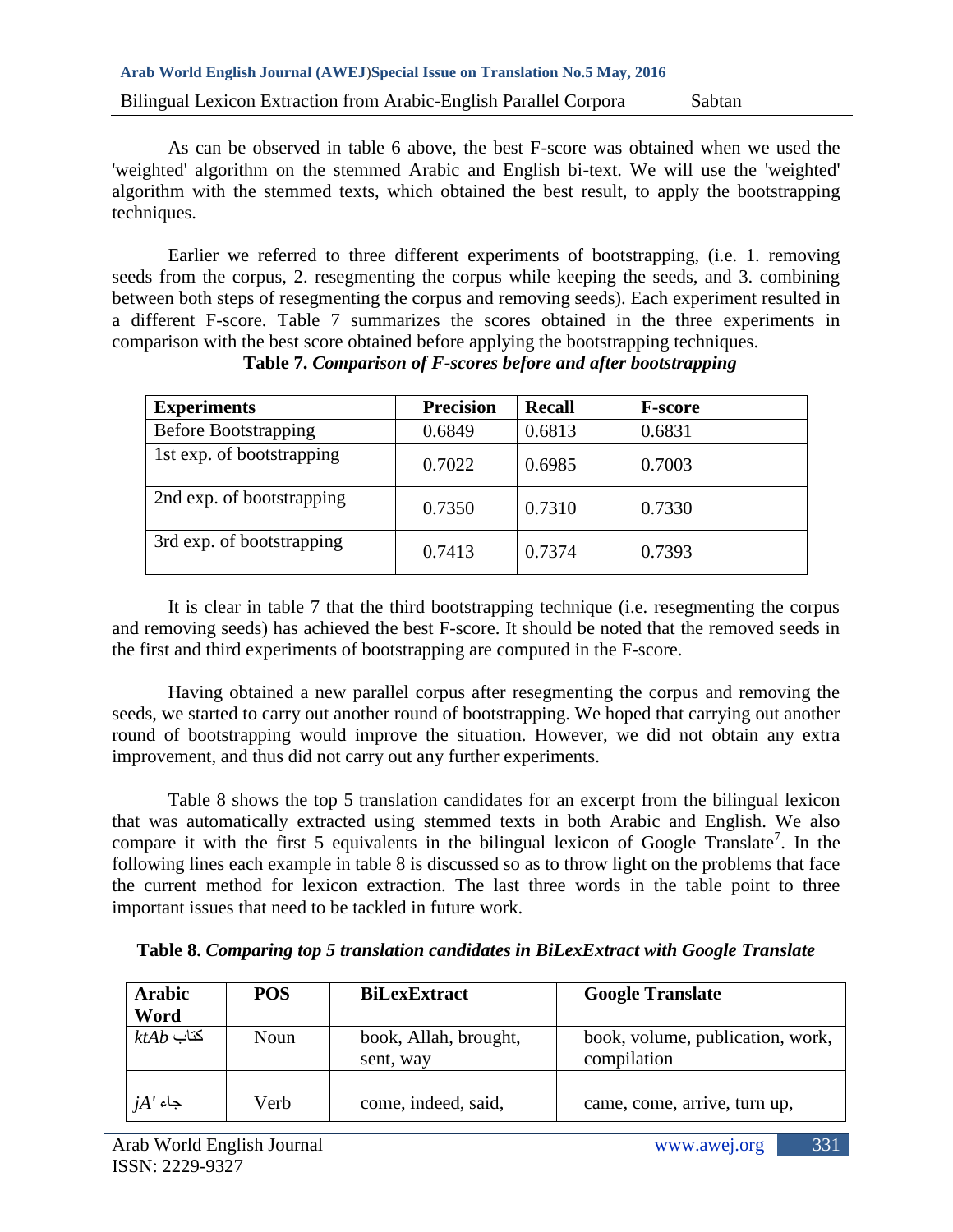|                  |                        | came, say                                             | bring                                                                                                          |
|------------------|------------------------|-------------------------------------------------------|----------------------------------------------------------------------------------------------------------------|
| $Elm$ علم        | Noun $\sqrt{}$<br>Verb | know, knowledge,<br>Allah, say, way                   | <b>Noun:</b> science, flag, knowledge,<br>learning, scholarship<br>Verb: know, teach, inform, mark,<br>educate |
| $EZ$ با $Z$ عظیم | Adj.                   | magnificent, Allah,<br>tremendous, torment,<br>reward | great, mighty, major, magnificent,<br>fantastic                                                                |
| $y b$ پیشر       | Verb                   | good, give, pray, said,<br>esteemed                   | presage, bode, promise, rasp                                                                                   |

Bilingual Lexicon Extraction from Arabic-English Parallel Corpora Sabtan

The first word, namely كتاب *ktAb* has the correct English equivalent in the first position, i.e. "book". As for the word جاء *jA'*, which is a perfective verb, it has two morphologically related translation candidates in the first and fourth positions. They differ only with respect to their tense. We regard both candidates as correct because we ignore tense differences in our evaluation. It should be noted that generally stemming improved extracted lexicons, as the case with the current word. For example, some of its cliticized (i.e. unstemmed) forms (*jA'h* "came to him" and *jA'k* "came to you") wrongly have the words ("said" and "indeed") as the top translation candidates respectively. However, sometimes the Arabic stemmer produces the illegitimate stem of a word (by keeping clitics) but we score it so long as the TL candidate is the correct equivalent for the SL word's base form.

As regards the word علم *Elm*, it can be grammatically classified as noun or verb, which depends on the context in which the word is used. Table 1 in section 3 above discusses the different meanings for this ambiguous word. This type of ambiguity, which is caused by difference in POS category, is normally called categorical ambiguity and is pervasive in Arabic. This is because, as shown before, Arabic is written without short vowels and other diacritic marks, which leads to many homographs that differ with regard to their POS categories. The first translation candidate "know" is correct for one of the verb senses and the second candidate "knowledge" is correct for the noun sense. As long as the first candidate is the right equivalent for one of the word's senses we consider it right in our current evaluation. In future we plan to handle such homographs to choose the correct equivalent in its sentential context.

Similarly, the word عظيم *EZym* is an ambiguous word that has different senses. In other words, it is a polysemous adjective. The different senses for this word are distinguished according to the linguistic context in which they occur. We use the linguistic context here to mean the syntagmatic relation that deals with co-occurrence patterns. These patterns can be observed on both lexical and structural levels. We are concerned here with the lexical level. One of the relationships that hold between words on the syntagmatically lexical level is 'collocation'. For instance, the word *EZym* may co-occur with the word أجر*<jr* "reward" to mean "magnificent", but it may co-occur with the word عذاب *E\*Ab* "torment" to mean "tremendous". The first sense for the word *EZym* occupies the first position in the extracted lexicon, whereas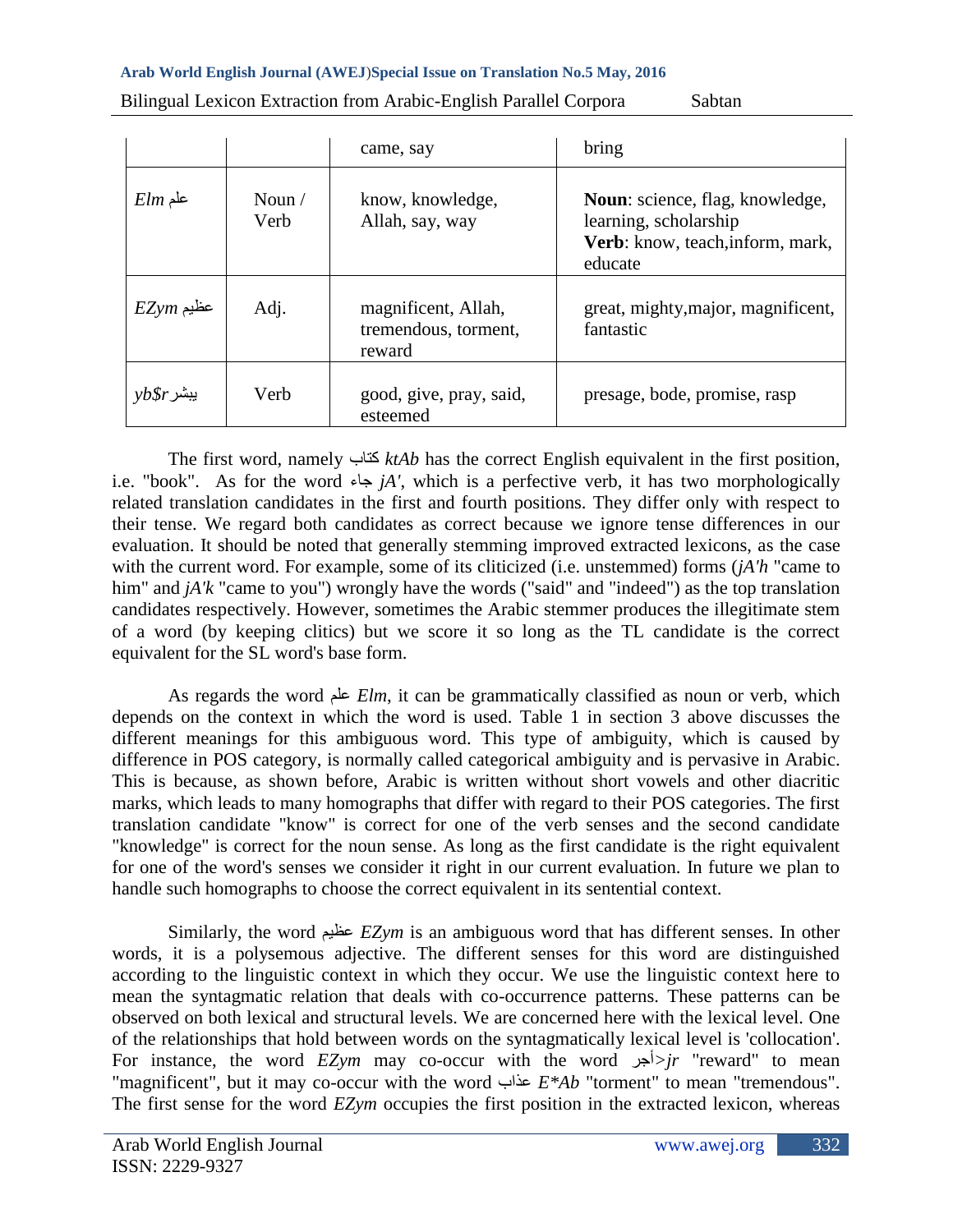the second sense occupies the third position in the lexicon. Since the translation candidate in the first position is the correct equivalent for one of the senses of the word in question, we consider it right and score it in our evaluation framework. In future work we aim to handle such ambiguous cases in order to disambiguate them in their context.

Finally, the word يبشر *yb\$r* is a lexically compressed verb. This means that the verb contains a number of semantic features that are compressed in a single lexical item. This is a lexical feature of the Qur'anic text that we are using as our corpus, as noted in section 4 above. Such a lexical item needs to be translated into a multi-word expression (MWE) in the target language to convey all of its meanings in the Qur'anic text. Thus, the translation for this verb is normally "give (good) tidings" in most contexts. However, for rhetorical reasons this word is sometimes used instead of its antonym ينذر *yn\*r* "warn" to foretell evil things. The extraction method selects one word of the whole MWE, as it does not currently handle MWEs.

### **7. Conclusion and Future Work**

We have presented an approach to bilingual lexicon extraction of open-class words from a parallel corpus for two historically unrelated languages. The extraction method can be applied to any language pair if there is a POS-tagged parallel corpus for the two languages concerned. The used Arabic-English corpus, which is of a religious domain, is composed of mostly long unpunctuated verses, where a verse may contain a number of sentences. The extraction method exploits word co-occurrence frequencies in a POS-tagged parallel corpus. Then, a seed lexicon is extracted, using parallel dependency relations, to bootstrap the entire lexicon extraction process. The best F-score we obtained in the first round of experiments before bootstrapping is 0.6831. Following a number of bootstrapping techniques, the F-score rose to 0.7393. In future we plan to use bigger parallel corpora of other domains to test our method. Moreover, we will investigate how to use extensions of the current algorithm to extract MWEs. Finally, we will handle those lexically ambiguous words that have different senses. Such words include homographs as well as polysemes. We will start with automatic identification of those words with a view to disambiguating them in their contextual sentences.

### **Notes**

1. F-score, or F-measure, is a measure of a test's accuracy. It considers both the [precision](http://en.wikipedia.org/wiki/Precision_(information_retrieval)) and the [recall](http://en.wikipedia.org/wiki/Recall_(information_retrieval)) of the test to compute the score. In case of MT evaluation, precision can be simply defined as the number of correct translations proposed by the system divided by the total number of all translations which has been suggested in a given test set. Recall, on the other hand, is defined as the number of correct translations proposed by the system divided by the total number of all test instances. The F-score is calculated according to the following equation: F-score  $= 2 x$ precision x recall / precision + recall.

2. Throughout this paper, Arabic words are normally presented in the Arabic script followed by Buckwalter transliteration in italic and an English gloss in double quotes. The transliteration scheme is available at: http://www.qamus.org/transliteration.htm

## 3. http://quran.com

4. This type of verb refers to the Arabic verbs *niEoma* نعمم"how good" and بمس *bi}osa* "how bad". They are usually called <sub>e</sub>iléal<sup>o</sup> أفعال المدح والذم They are usually called "

5. This refers to كمان وأخواتها  $kA$ na waakhwAtuhA, which place the following subject into the nominative case and the predicate into the accusative case.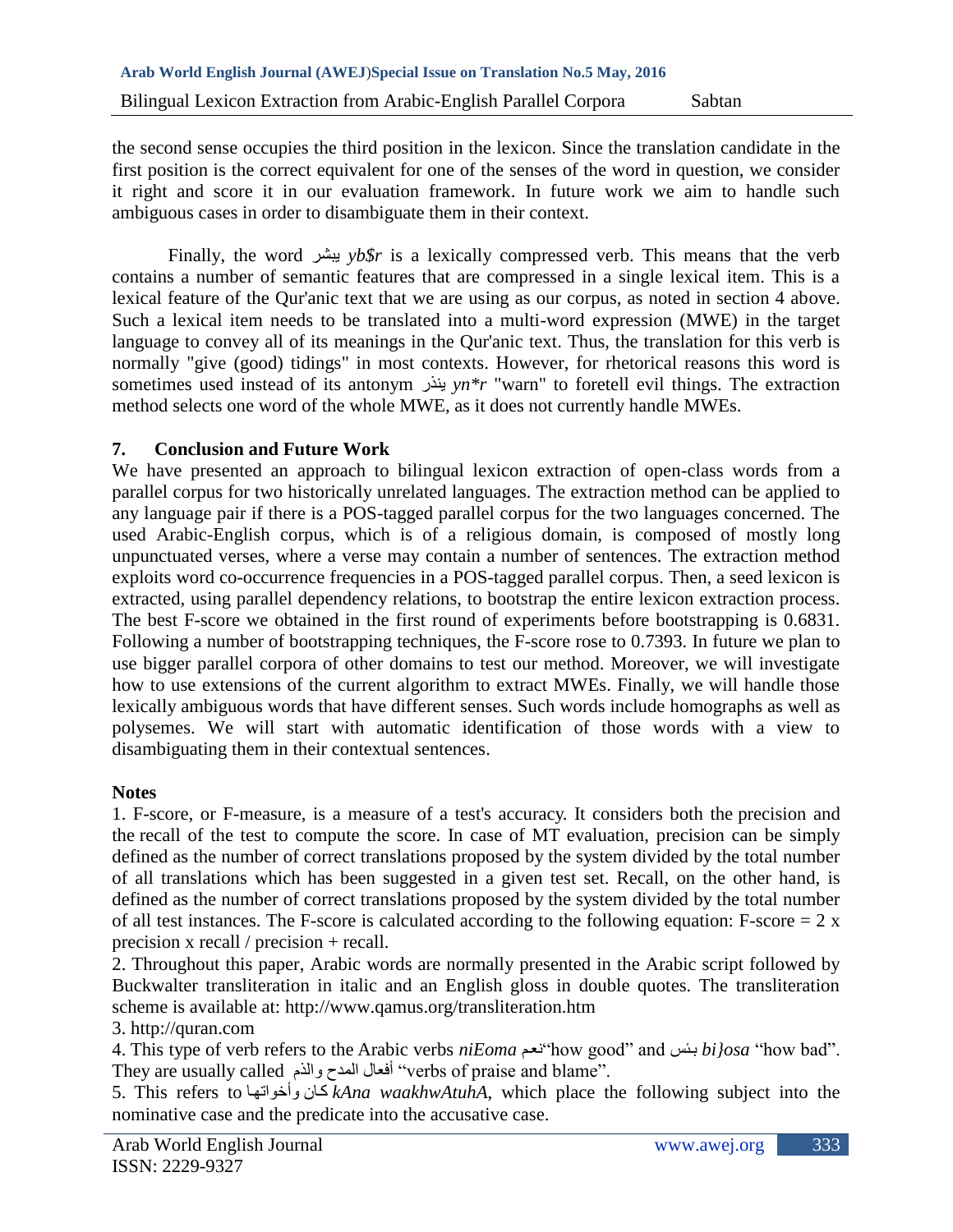6. This tag is used in case the rule-based tagger cannot identify the category of the word under analysis. However, this tag disappears in the output of the final stage of the tagger. 7. Words have been tested by Google Translate in March 2016.

### **About the Author:**

**Dr. Yasser Sabtan** earned his PhD in Computational Linguistics from the University of Manchester, UK in 2011. He is currently an Assistant Professor at the Department of Languages and Translation, Dhofar University, Oman. Prior to joining Dhofar University in 2015, Dr. Sabtan taught linguistics and translation courses at Al-Azhar University, Egypt. His research interests focus on machine translation, audiovisual translation, Arabic computational linguistics, corpus linguistics and pragmatics.

## **References**

- Abdul-Raof, H. (2001). *Qur'an Translation: Discourse, Texture and Exegesis*. London and New York: Routledge.
- Alabbas, M. & Ramsay, A. (2011). Evaluation of Dependency Parsers for Long Arabic Sentences. In *Proceedings of the International Conference on Semantic Technology and Information Retrieval (STAIR'11)*, Kuala Lumpur, Malaysia.
- Attia, M. A. (2008). *Handling Arabic Morphological and Syntactic Ambiguity within the LFG Framework with a View to Machine Translation*. (Unpublished doctoral dissertation). University of Manchester, UK.
- Badawi, E. M., Carter, M. G. & Gully, A. (2004). *Modern Written Arabic: A Comprehensive Grammar*. Routledge.
- Brown, P. F., Cocke, J., Della Pietra, S. A., Della Pietra, V. J.,Jelinek, F., Lafferty, J. D., Mercer, R. L.& Roossin, P. S. (1990). A Statistical Approach to Machine Translation. *Computational Linguistics*, *16* (2), 79–85.
- Burnard, L. (2007). *Reference Guide for the British National Corpus (XML Edition)*. The Research Technologies Service at OxfordUniversity Computing Services, Available at <http://www.natcorp.ox.ac.uk/docs/URG/>
- Dagan, I., Itai, A. & Schwall, U. (1991). Two Languages Are More Informative Than One. In *Proceedings of the 29th Annual Meeting of the Association for Computational Linguistics*, Berkeley, California.
- Fišer, D. & Ljubešić, N. (2011). Bilingual Lexicon Extraction from Comparable Corpora for Closely Related Languages. In *Proceedings of Recent Advances in Natural Language Processing*, Hissar, Bulgaria.
- Gale, W. A. & Church, K. W. (1991). Identifying Word Correspondences in Parallel Texts. In *Proceedings of the 4th DARPA Speech and Natural Language Workshop*, Pacific Grove, California, Morgan Kaufmann Publishers, San Mateo, California.
- Ghali, M. M. (2005). *Towards Understanding the Ever-Glorious Qur'an* (5th ed.). Cairo, Egypt: Publishing House for Universities.
- Gutierrez-Vasques, X. (2015). Bilingual Lexicon Extraction for a Distant Language Pair Using a Small Parallel Corpus. In *Proceedings of NAACL-HLT 2015 Student Research Workshop (SRW)*, Denver, Colorado.

Hudson, R. (1984). *Word Grammar*. Oxford, England: Basil Blackwell Inc.

Kaji, H. & Aizono, T. (1996). Extracting Word Correspondences from Bilingual Corpora Based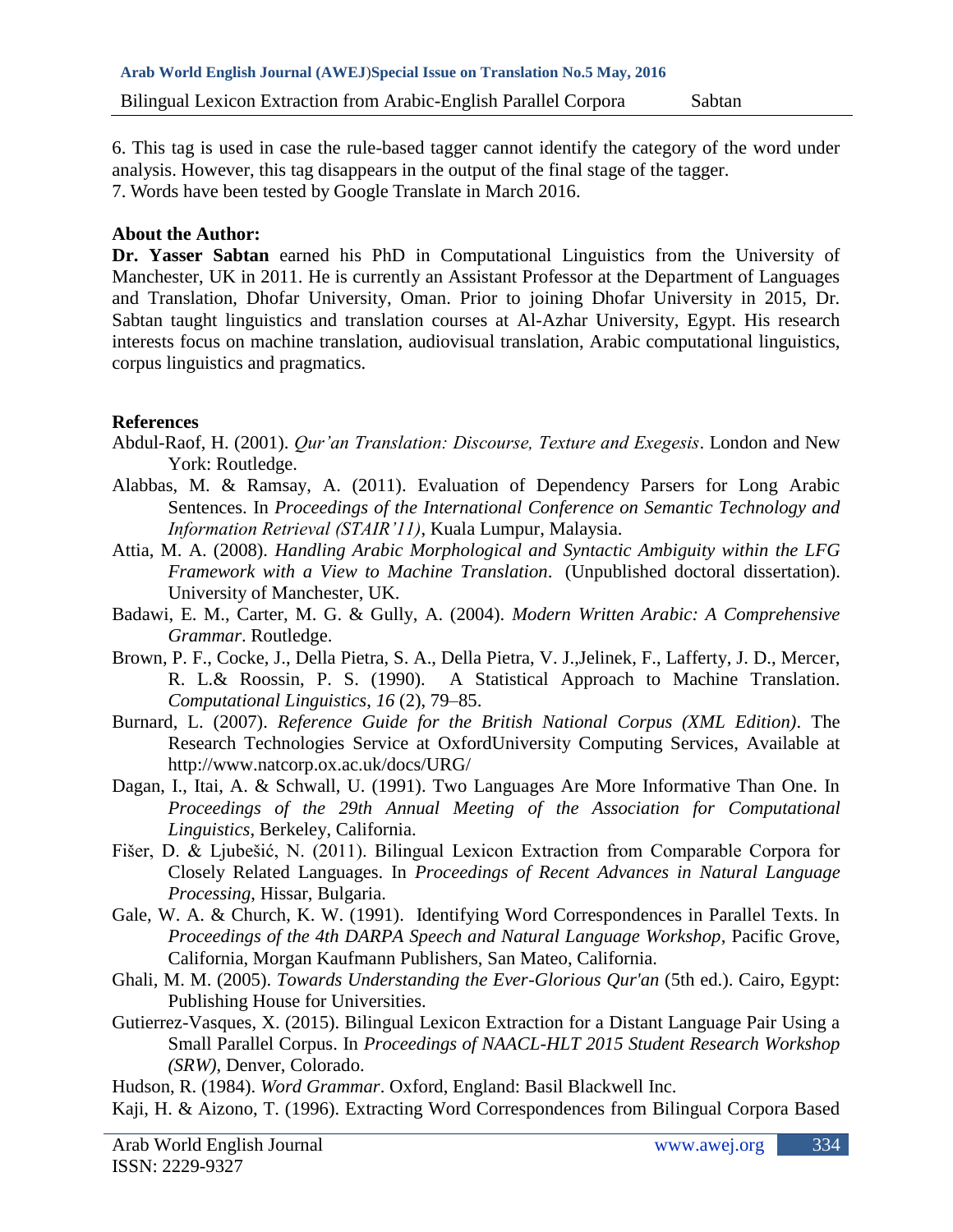Bilingual Lexicon Extraction from Arabic-English Parallel Corpora Sabtan

on Word Co-occurrences Information. In *Proceedings of the 16th International Conference on Computational linguistics (COLING'96)*, Copenhagen, Denmark.

- Kumano, A. & Hirakawa, H. (1994). Building an MT Dictionary from Parallel Texts Based on Linguistic and Statistical Information. In *Proceedings of the 15th International Conference on Computational Linguistics (COLING'94)*, Kyoto, Japan.
- Maamouri, M., Bies, A. & Kulick, S. (2006). Diacritization: A Challenge to Arabic Treebank Annotation and Parsing. In *Proceedings of the Challenge of Arabic for NLP/MT Conference*. The British Computer Society, London, UK.
- Melamed, I. D. (2000). Models of Translational Equivalence among Words. *Computational Linguistics*, *26* (2), 221-249.
- Melamed, I.D. (1995). Automatic Evaluation and Uniform Filter Cascades for Inducing N-Best Translation Lexicons. In *Proceedings of the 3rd Workshop on Very Large Corpora (WVLC3)*, Boston, MA, U.S.A.
- Mel'čuk, I. A. (1988). *Dependency Syntax: Theory and Practice*. State University Press of New York.
- Morin, E. & Prochasson, E. (2011). Bilingual Lexicon Extraction from Comparable Corpora Enhanced with Parallel Corpora. In *Proceedings of the 4th Workshop on Building and Using Comparable Corpora: Comparable Corpora and the Web*, Portland, Oregon.
- Mubarak, H., Metwally, A. & Ramadan, M. (2011). Analyzing Arabic Diacritization Errors of MADA and Sakhr Diacritizer. In *Proceedings of the 11th Conference on Language Engineering (ESOLEC'2011)*, Cairo, Egypt.
- Otero, P. G. (2005). Extraction of Translation Equivalents from Parallel Corpora Using Sense-Sensitive Contexts. In *Proceedings of the 10th Conference of the European Association for Machine Translation (EAMT'05)*, Budapest, Hungary.
- Otero, P. G. (2007). Learning Bilingual Lexicons from Comparable English and Spanish Corpora. In *Proceedings of the MT Summit XI*, Copenhagen, Denmark.
- Ramsay, A. & Sabtan, Y. (2009). Bootstrapping a Lexicon-Free Tagger for Arabic. In *Proceedings of the 9th Conference on Language Engineering (ESOLEC'2009)*, Cairo, Egypt.
- Resnik, P. & Melamed, I.D. (1997). Semi-Automatic Acquisition of Domain-Specific Translation Lexicons. In *Proceedings of the 5th ACL Conference on Applied natural Language Processing*, Stroudsburg, PA, USA.
- Sabtan, Y. (2011). *Lexical Selection for Machine Translation*. (Unpublished doctoral dissertation). University of Manchester, UK.
- Sabtan, Y. (2012). Arabic Stemming: A Corpus-Based Approach. In *Proceedings of the 12th Conference on Language Engineering (ESOLEC'2012)*, Cairo, Egypt.
- Saleh, I.M. & Habash, N. (2009). Automatic Extraction of Lemma-based Bilingual Dictionaries for Morphologically Rich Languages. In *Proceedings of the 3rd Workshop on Computational Approaches to Arabic Script-based languages at the MT Summit XII*, Ottawa, Ontario, Canada.
- Sharaf, A. & Atwell, E. (2009). A Corpus-based Computational Model for Knowledge Representation of the Quran. In *Proceedings of CL2009 International Conference on Corpus Linguistics*, Liverpool, England.
- Tiedemann, J. (1998). Extraction of Translation Equivalents from Parallel Corpora. In *Proceedings of the 11th Conference on Computational Linguistics*, Copenhagen, Denmark.